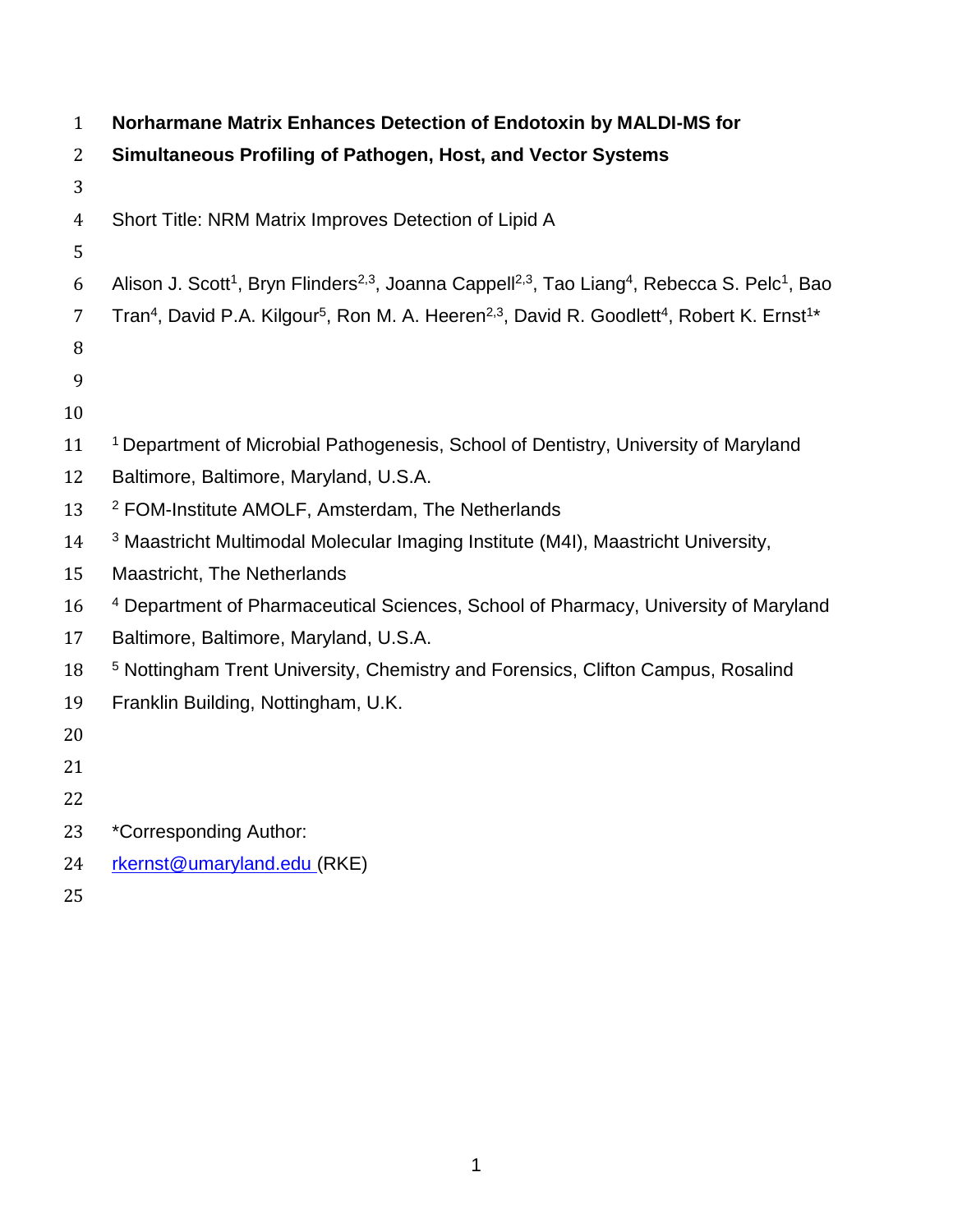**Abstract**

 The discovery of novel pathogenic mechanisms engaged during bacterial infections requires the evolution of advanced techniques. Here, we evaluate the dual polarity matrix norharmane (NRM) to improve detection of bacterial lipid A (endotoxin), from host and vector tissues infected with *Francisella novicida* (*Fn*). We evaluated NRM for improved detection and characterization of a wide range of lipids in both positive and negative polarities, including lipid A and phospholipids across a range of matrix assisted laser desorption-ionization (MALDI)-coupled applications. NRM matrix improved the limit of detection (LOD) for monophosphoryl lipid A (MPLA) down to picogram-level representing a ten-fold improvement of LOD versus 2,5-dihydroxybenzoic acid (DHB) and 100-fold improvement of LOD versus 9-aminoacridine (9-AA). Improved LOD for lipid A subsequently facilitated detection of the *Fn* lipid A major ion (*m/z* 1665) from extracts of infected mouse spleen and the temperature-modified *Fn* lipid A at *m/*z 1637 from infected *D. variabilis* ticks. Finally, we simultaneously mapped bacterial phospholipid signatures within an *Fn* infected spleen along with exclusively host-derived inositol-based phospholipid (*m/z* 933) demonstrating co-profiling for the host-pathogen interaction. Expanded use of NRM matrix in other infection models and endotoxin- targeting imaging experiments will improve our understanding of the lipid interactions at the host-pathogen interface.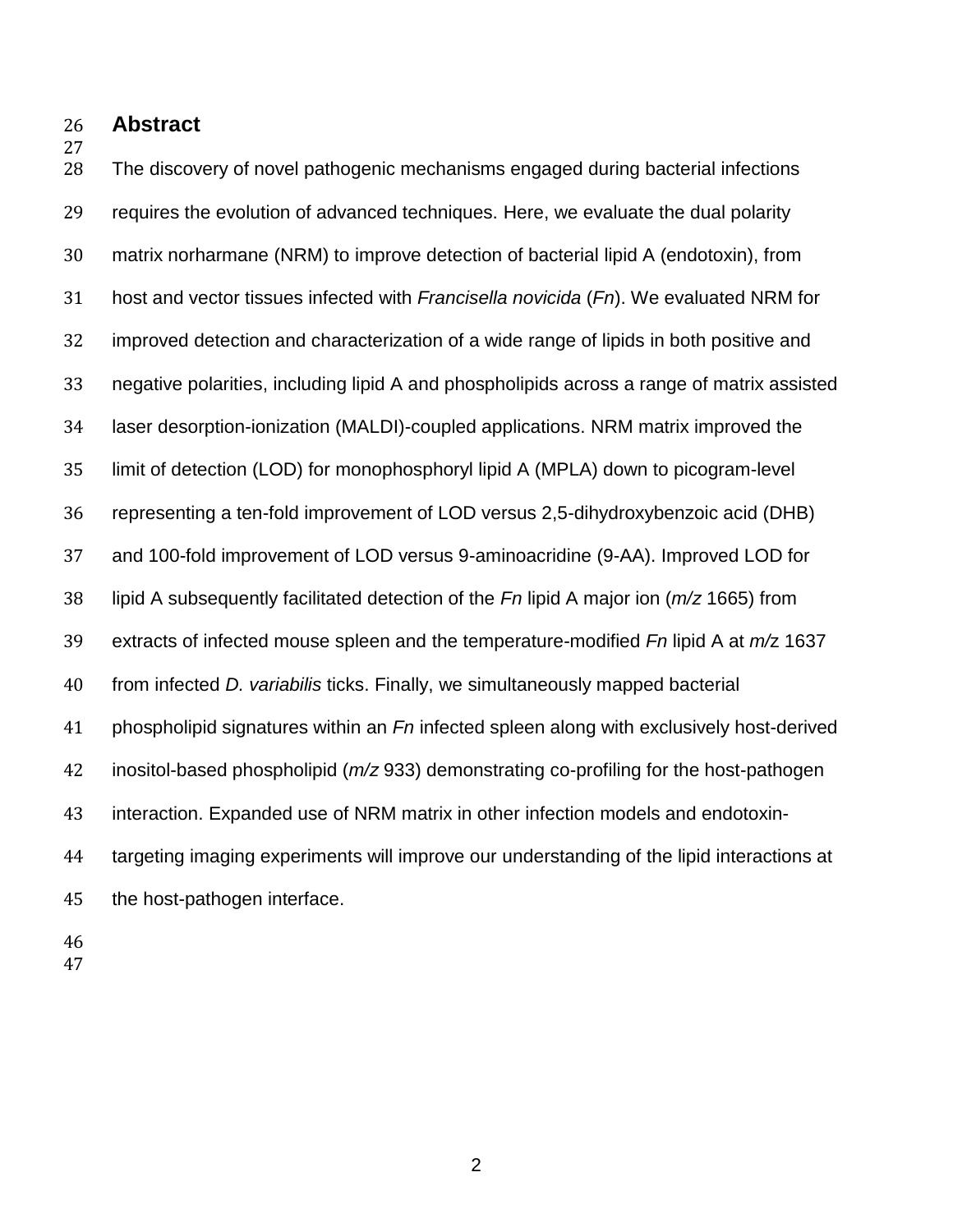#### **Introduction**

 Lipopolysaccharide (LPS) is the major component of the outer leaflet of the outer membrane of most Gram-negative bacteria. The membrane anchor region, lipid A imparts endotoxin activity to LPS with specific lipid A structural configurations indicative of antimicrobial resistance (commonly terminal phosphate modifications) or local growth conditions (ex: acyl shortening observed in growth at low temperature).(Gunn 2001; Li *et al*. 2012; Needham and Trent 2013) Lipid A is substantially hydrophobic and is readily ionizable in the negative ion mode due to the terminal phosphate moieties. Matrix assisted laser desorption-ionization (MALDI) is commonly used for detection of diverse lipid A structures, but detection can be problematically matrix-dependent. In order to study low abundance and exotic lipid A structures, improved detection methods are necessary.(Heeren 2015) Due to the relationship between lipid A structure and virulence, *in situ* description of lipid A and its structure is crucial. (Gunn 2001; Hajjar *et al.* 2002; Pelletier *et al.* 2013; Hagar *et al.* 2013) Here we will describe an underutilized matrix for sensitive detection of lipid A including modified lipid A structures directly from infected vector and host extracts.

 Norharmane (NRM; β-carboline, 9*H*-pyrido[3,4-*b*]indole]) is an indole alkaloid molecule commonly found in plants, including coffee and tobacco.(Schmeltz and Hoffmann 1977; Luxembourg *et al.* 2003; Wojtowicz *et al.* 2015) Norharmane was first reported as a matrix substance for MALDI in 1999 where it was used to facilitate ionization of sialyl oligosaccharides.(Yamagaki and Nakanishi 1999; Cerruti *et al.* 2012) Following this initial report, the use of NRM as a MALDI matrix for work in negative ion mode was systematically evaluated by Brown *et al* in 2001, alongside common matrices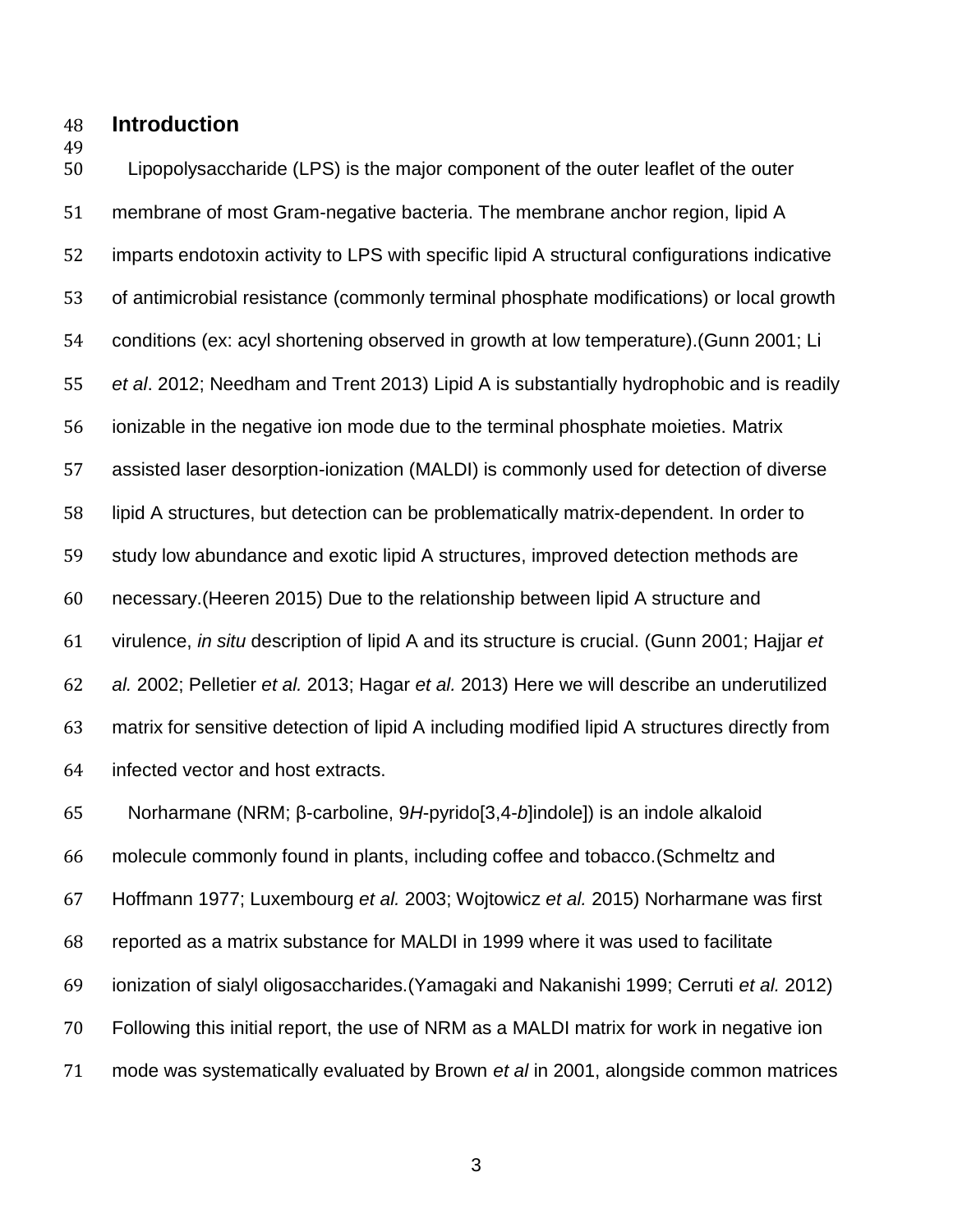such as 2,5-dihydroxybenzoic acid (DHB), sinapinic acid (SA), α-cyano-4-

| 73 | hydroxycinnamic acid (HCCA), and 9-nitroanthracene (9-NA). (Folch, Lees and Sloane        |
|----|-------------------------------------------------------------------------------------------|
| 74 | Stanley 1957; Bligh and Dyer 1959; Brown et al. 2001) This work identified NRM and a      |
| 75 | related molecule, harmane, as ideal matrices for analysis of hydrophobic molecules.       |
| 76 | The historical use of DHB, HCCA, and 9-AA for lipid A and phospholipid                    |
| 77 | characterization has resulted in an absence of well defined uses for NRM, though a        |
| 78 | growing number of reports have appeared including the use of NRM as a matrix for          |
| 79 | laser-induced post-ionization, notated MALDI-2. (Soltwisch et al. 2015)                   |
| 80 | We have previously reported the use of NRM for mass spectrometry imaging (MSI)            |
| 81 | and one dimensional thin layer chromatography (TLC)-MALDI                                 |
| 82 | experiments. (Nchoutmboube et al. 2013; Shirey et al. 2013; Scott et al. 2014) MSI is a   |
| 83 | technique used to characterize the spatial relationship of molecular targets to           |
| 84 | histological features and MALDI is the most commonly used ionization method for MSI.      |
| 85 | (Caprioli, Farmer and Gile 1997; Stoeckli et al. 2002; Cornett et al. 2007; Schwamborn    |
| 86 | and Caprioli 2010; Chaurand 2012; Heeren 2015) TLC-MALDI is a technique that              |
| 87 | couples traditional TLC separation with mass/charge identification by MALDI. (Gusev,      |
| 88 | Proctor and Rabinovich 1995; Nicola, Gusev and Hercules 1996; Fuchs et al. 2007)          |
| 89 | TLC-MALDI is another powerful tool for lipid profiling since it is rapid and offers       |
| 90 | improved lipid identification by virtue of the separation of lipid mixtures based on head |
| 91 | group chemistry and it is especially useful for differential identification of isobaric   |
| 92 | species of phosphatidylcholine (PC) and phosphatidylethanolamine (PE). (Fuchs et al.      |
| 93 | 2009) Both techniques require a matrix capable of ionizing the molecular target(s) of     |
| 94 | interest; for example, lipids. (van Hove, Smith and Heeren 2010) Several matrices have    |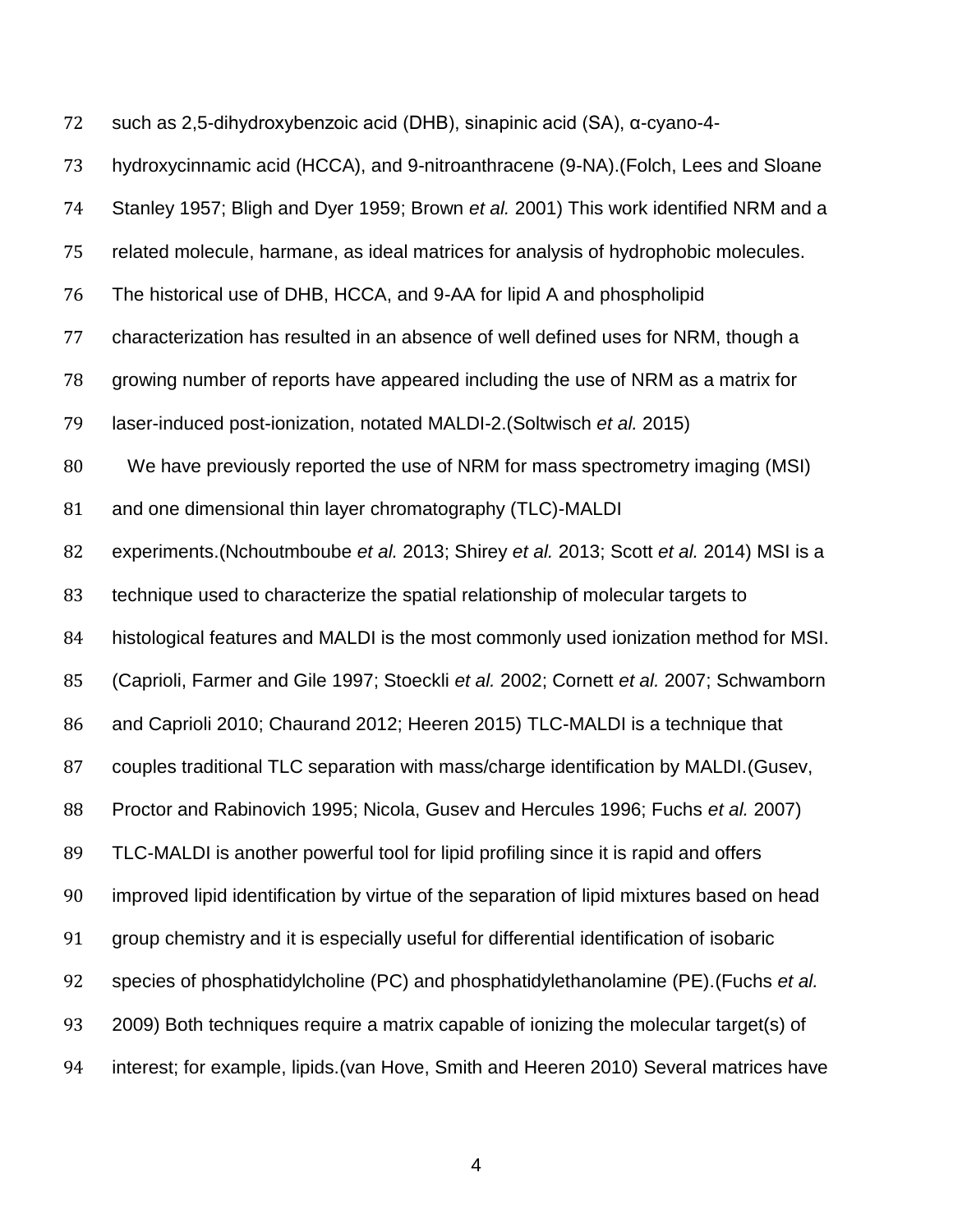been reported for lipid-targeting MSI, including DHB, 1,5-diaminonapthalene (DAN),

 HCCA, and 9-aminoacridine (9-AA).(Fuchs, Süss and Schiller 2010; Zemiski Berry *et al.* 2011; Cerruti *et al.* 2012) DHB is a widely used matrix for MALDI-MSI and applicable for lipid analysis in positive-ion mode, whereas 9-AA is used in negative-ion mode. 9-AA offers the advantage that the mass spectra consist largely of deprotonated or molecular ions, which simplifies lipid identification.(Cerruti *et al.* 2012) Neither 9-AA nor DHB can serve as universal matrices for bacterial lipid analysis due to the need for large amounts of sample to produce mass spectra; one nanogram and 100 picograms of lipid A are currently required, respectively. To highlight the relative lack of sensitivity, 104 approximately 10 colony forming units of bacteria will yield one microgram of LPS, only a fraction of which can be efficiently hydrolyzed and detected as the membrane anchor lipid A. Identifying an improved matrix, with near universal compatibility for a broader range of lipids in both positive- and negative-ion modes, including lipid A, would greatly

benefit bacterial lipid research.

 The first report of the use of NRM for MALDI analysis of lipid A was made by d'Hauteville *et al* in 2002 to describe the activity of two lipid A biosynthesis genes (*msbB1* and *msbB2*) active in *Shigella flexneri*.(d'Hauteville *et al.* 2002) Prior to this study lipid A was extracted from large-scale culture (>1 liter) and analyzed by MALDI using NRM matrix to assess *in vitro*-grown structures, but the sensitivity did not exist to analyze low input *in vivo*-grown structures. To advance the study of lipid A structural modifications in primary clinical samples, improved detection limits are necessary for direct observation in tissue.(Li *et al.* 2012; O'Hara *et al.* 2013; Pelletier *et al.* 2013) This required the development of advanced extraction methodologies, as well as sensitive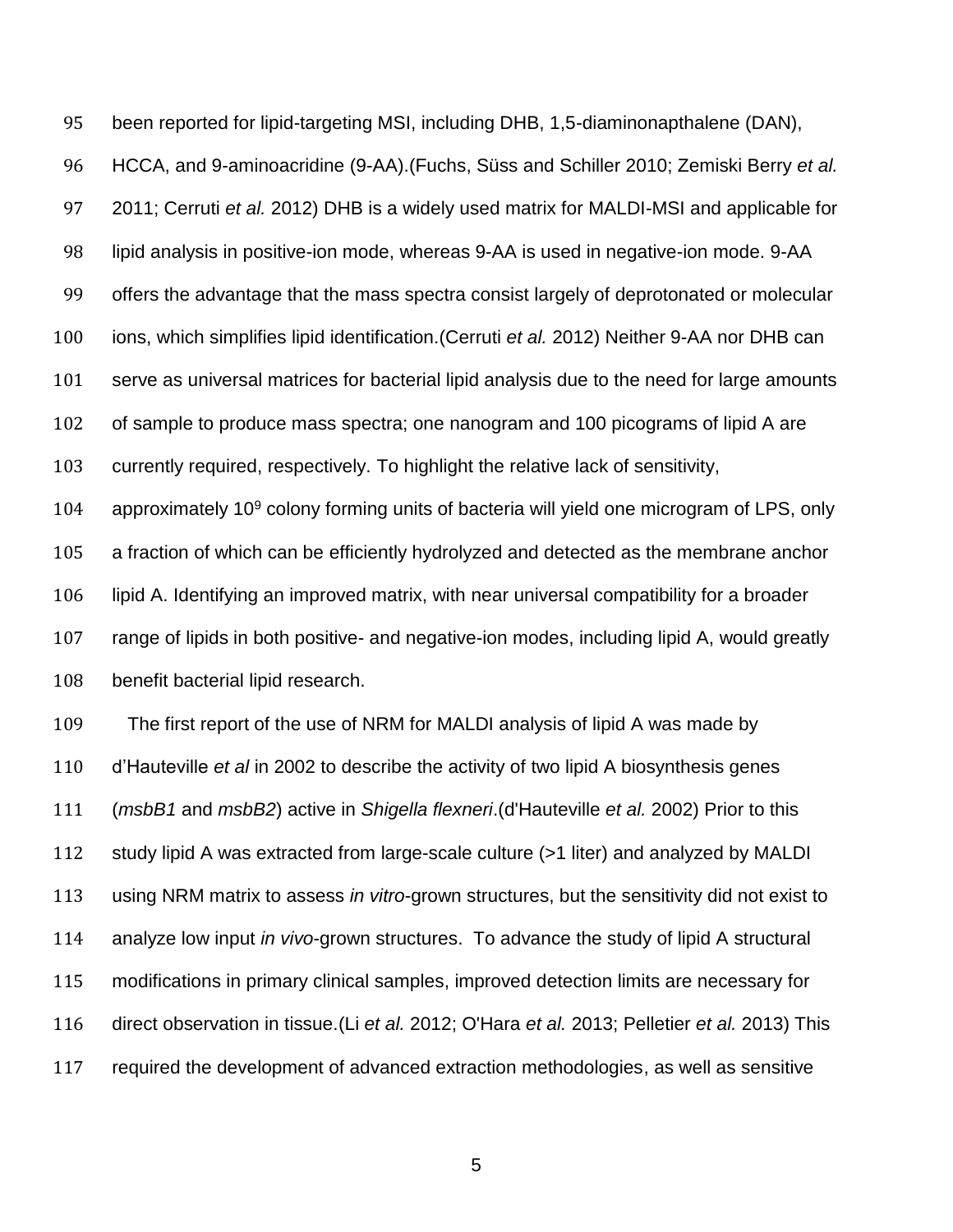lipid A detection techniques. In 2005, a method for lipid A microextraction was reported 119 by the Caroff group in which the authors achieved lipid A extraction from ten milligrams of lyophilized bacteria followed by mass spectrometric analysis.(Hamidi *et al.* 2005) This report revolutionized the study of the lipid A structure-function relationship by making lipid A analysis from low-level bacterial cultures possible. Here we present work combining these two advances to analyze the *in vivo* lipid A structure in both a mouse (host) and tick (vector) model of *Francisella novicida* (*Fn*) by extracting lipid A directly from burdened tissue.

 Lipid A structure is influenced by a variety of factors including osmolarity, nutrient availability, presence of host/vector factors, and growth temperature. The precise conformation of lipid A in any given condition is one of many components contributing to membrane integrity, permeability, topology, and content. *Fn* lipid A, although primarily found with 18-carbon acyl chains at 37°C, is modified by 16-carbon acyl chains when grown at lower temperatures (to resemble the ambient conditions of a tick or the environment).(Shaffer *et al.* 2007; Gunn and Ernst 2007; Li *et al.* 2012; Needham and Trent 2013) This shortening alters membrane permeability and resistance to antimicrobial agents and is likely a reflection of *Fn* lipid A structure in ticks.(Li *et al.* 2012) To date, the detection levels necessary to evaluate lipid A shortening *in vivo* have not been identified. In this work, we present the findings of a lipid A extraction directly from whole hard-bodied *D. variabilis* (*Dv*) ticks infected with *Fn* confirming the predictions made from *in vitro* studies. Finally, by coupling the highly sensitive detection limit of NRM to MALDI-MSI, we can directly map phospholipids of bacterial origin (expected to be in low overall abundance versus host phospholipids) within infected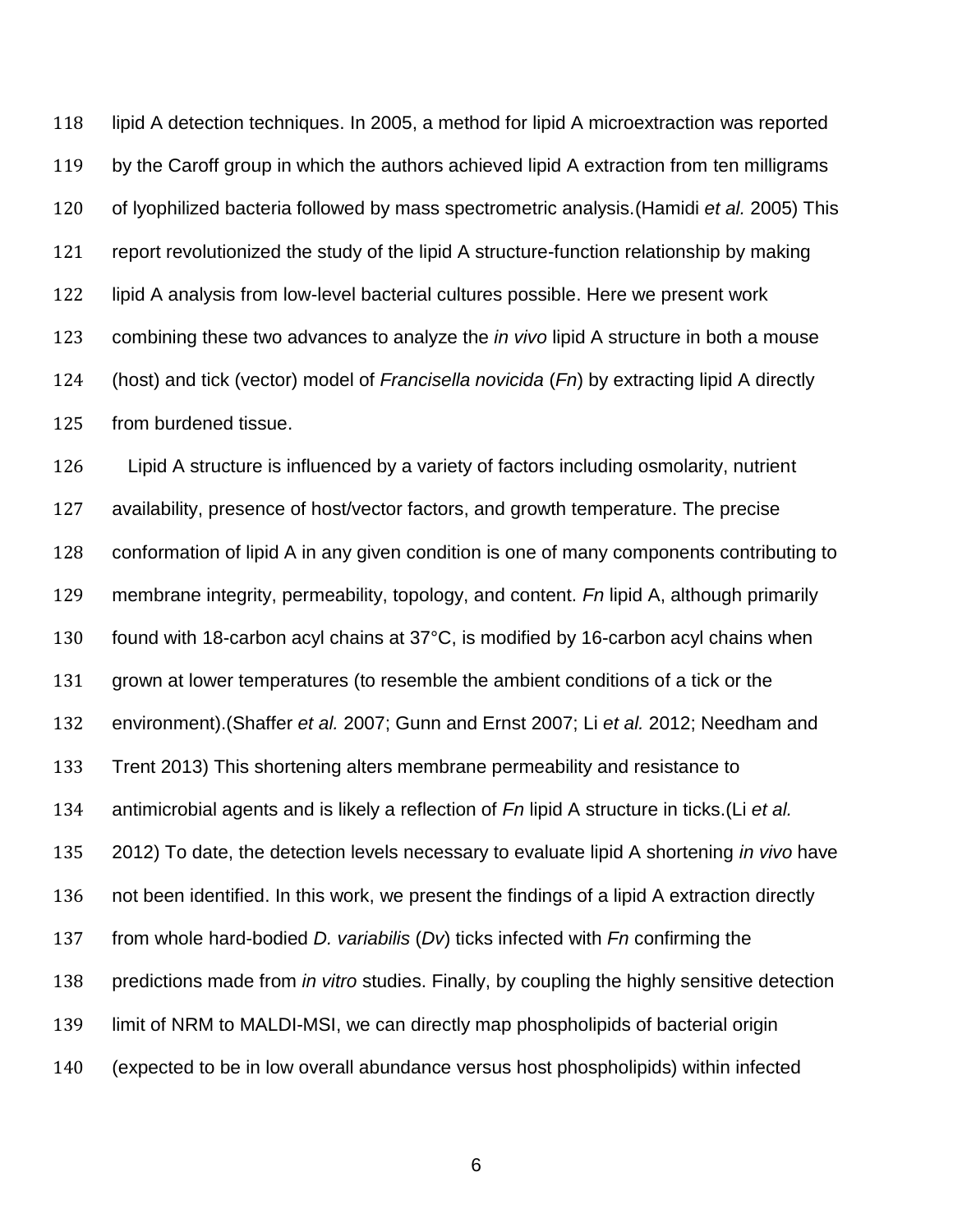| 141 | host tissue, expanding the utility of lipid MSI studies to improve our understanding of     |
|-----|---------------------------------------------------------------------------------------------|
| 142 | bacterial pathogenic mechanisms. The results presented herein expand the fields of          |
| 143 | pathogenesis, general microbiology, and lipid profiling by offering a versatile alternative |
| 144 | matrix for lipid analysis.                                                                  |
| 145 |                                                                                             |
|     |                                                                                             |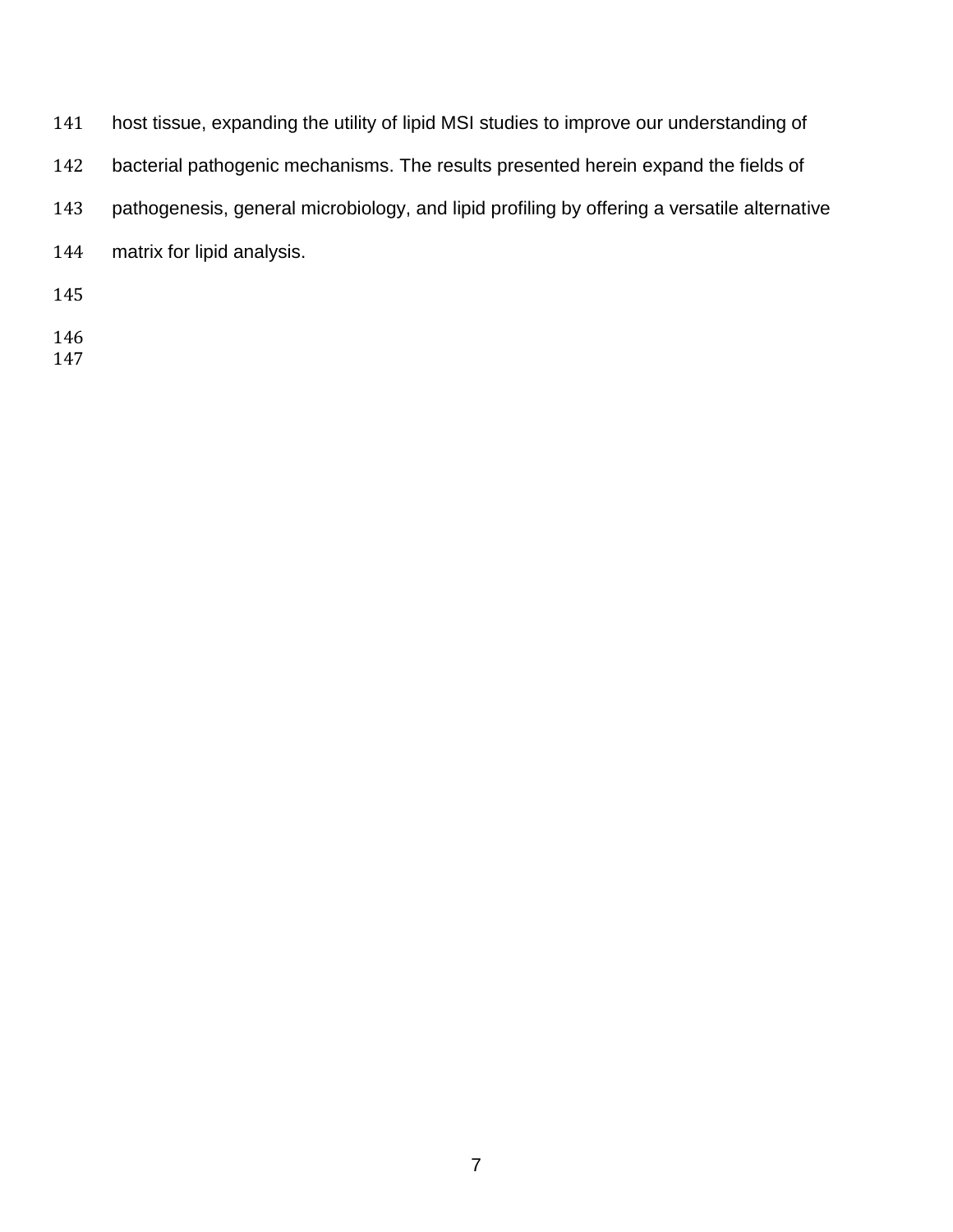#### **Materials and Methods**

# **Ethics Statement**

- All experiments were performed in accordance with the University of Maryland,
- Baltimore Institutional Animal Care and Use Committee (IACUC) protocol approval
- #0814005 in adherence with the Guide for the Care and Use of Animals (NIH), the
- Animal Welfare Act, and applicable US Federal laws.
- 

#### **Matrices and Solvents**

- 9-AA, DHB, and NRM were all purchased from Sigma-Aldrich (St. Louis, MO). Solvent
- solutions were volumetric parts as follows: 1:1 E:W (ethanol:water); 1:2:0.8 C:M:W

(chloroform:methanol:water); 1:1 C:M (chloroform:methanol); 2:1 C:M

- chloroform:methanol. Ethanol, methanol, and chloroform were obtained from Sigma-
- Aldrich (St. Louis, MO). Phosphate buffered saline (PBS) and certified endotoxin-free
- water were sourced from Gibco (Grand Island, NY). Matrix application was technique-
- specific, as given.
- 

#### **Lipid A Limit of Detection**

 A commercial preparation of monophosphoryl lipid A (MPLA) from *Salmonella enterica*  serovar *minnesota* (R595) was purchased from Sigma-Aldrich (St. Louis, MO). For spot 168 analysis, a concentrated stock solution of 1 mg mL<sup>-1</sup> MPLA was made in 1:1 C:M. A 10-169 fold dilution series (1 µg  $\mu$ L<sup>-1</sup> through 10 ng  $\mu$ L<sup>-1</sup>) was made in the same solvent. One microliter of each dilution in the series was spotted onto a stainless steel MALDI target 171 plate, air dried, and followed by 1  $\mu$ L of matrix (NRM: 20 mg mL<sup>-1</sup> in 2:1 C:M, 9-AA 20 172 mg mL<sup>-1</sup> in 2:1 C:M, DHB 40 mg mL<sup>-1</sup> in 2:1 C:M, concentrations optimized for MPLA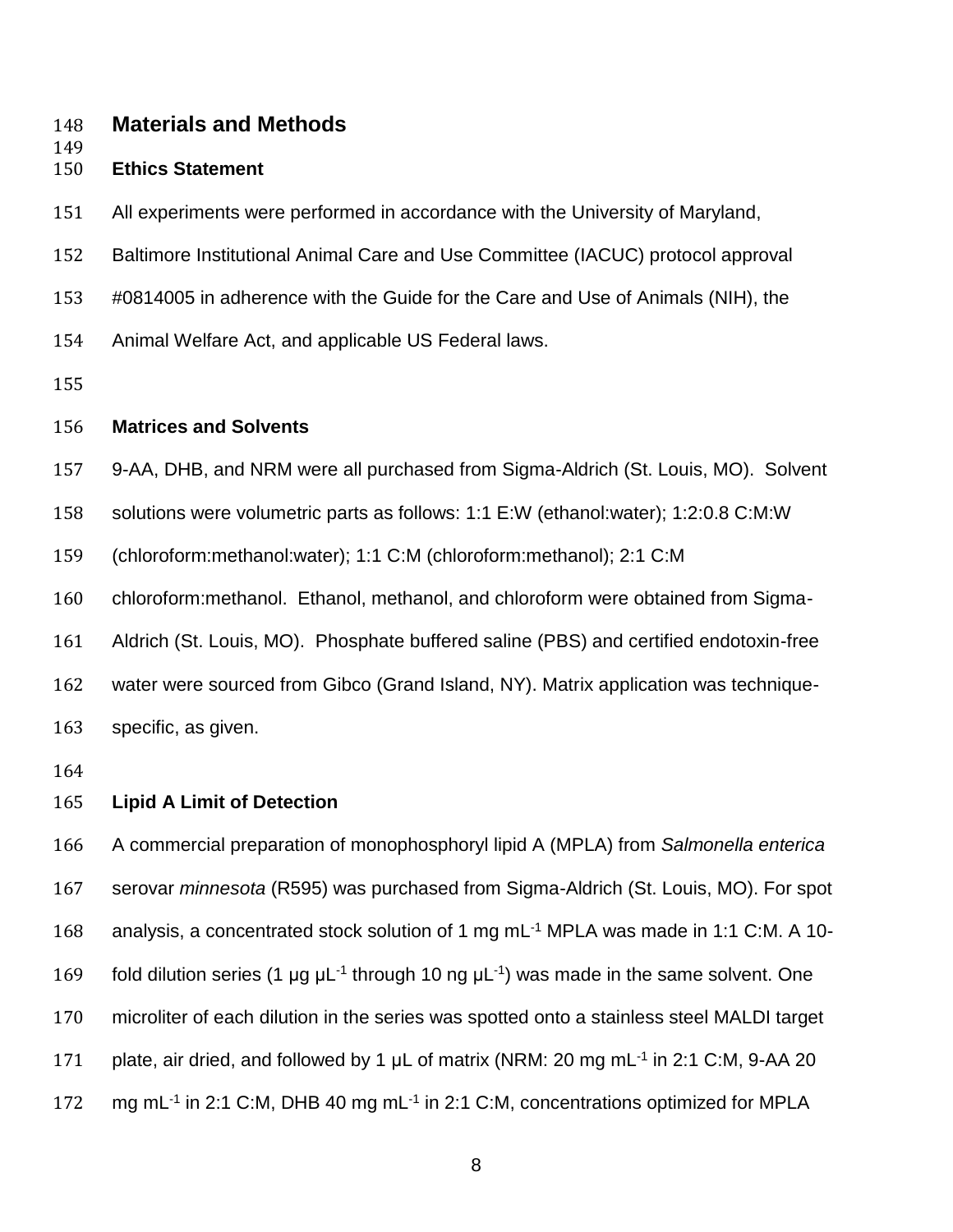detection). MPLA spotted for the limit of detection study was analyzed on a Bruker Daltonics (Billerica, MA) solariX XR (MALDI FT-ICR,12T) calibrated to 1 ppm using sodium trifluoroacetic acid in negative-ion mode. Limit of detection was defined as the quantity of MPLA spotted in the last detectable spot in the dilution series, minimum criterion for detection was defined as the presence of at least two isotopic peaks in addition to the corresponding, monoisotopic peak. LOD data were analyzed in DataAnalysis software (Bruker Daltonics, Billerica, MA) using the Sophisticated Numerical Annotation Procedure (SNAP).

## **Bacterial Strains and Growth Conditions**

 *Francisella novicida* (*Fn*) was grown in tryptic soy broth containing 0.1 g/L L-cysteine [TSBC] (Broth, Becton-Dickenson, Hunt Valley, MD; L-cysteine, Sigma-Aldrich, St. Louis, MO) in shaking liquid culture (225 RPM) to mid-log phase. Agar plates were the same broth formulation with the addition of 1.5% (w/v) agar (Becton-Dickenson, Hunt Valley, MD). For lipid A microextraction: one milliliter of liquid culture was harvested into a microfuge tube, pelleted (8000 x g, 5 minutes), and supernatant discarded. The remaining pellet was processed by the microextraction method described below. For rodent infections: an overnight, shaking liquid culture (300 μL) was used to inoculate a large volume of fresh, warmed (37°C) TSBC (15 mL). These early-log phase subcultures (3 hour culture) were prepared as follows for injection.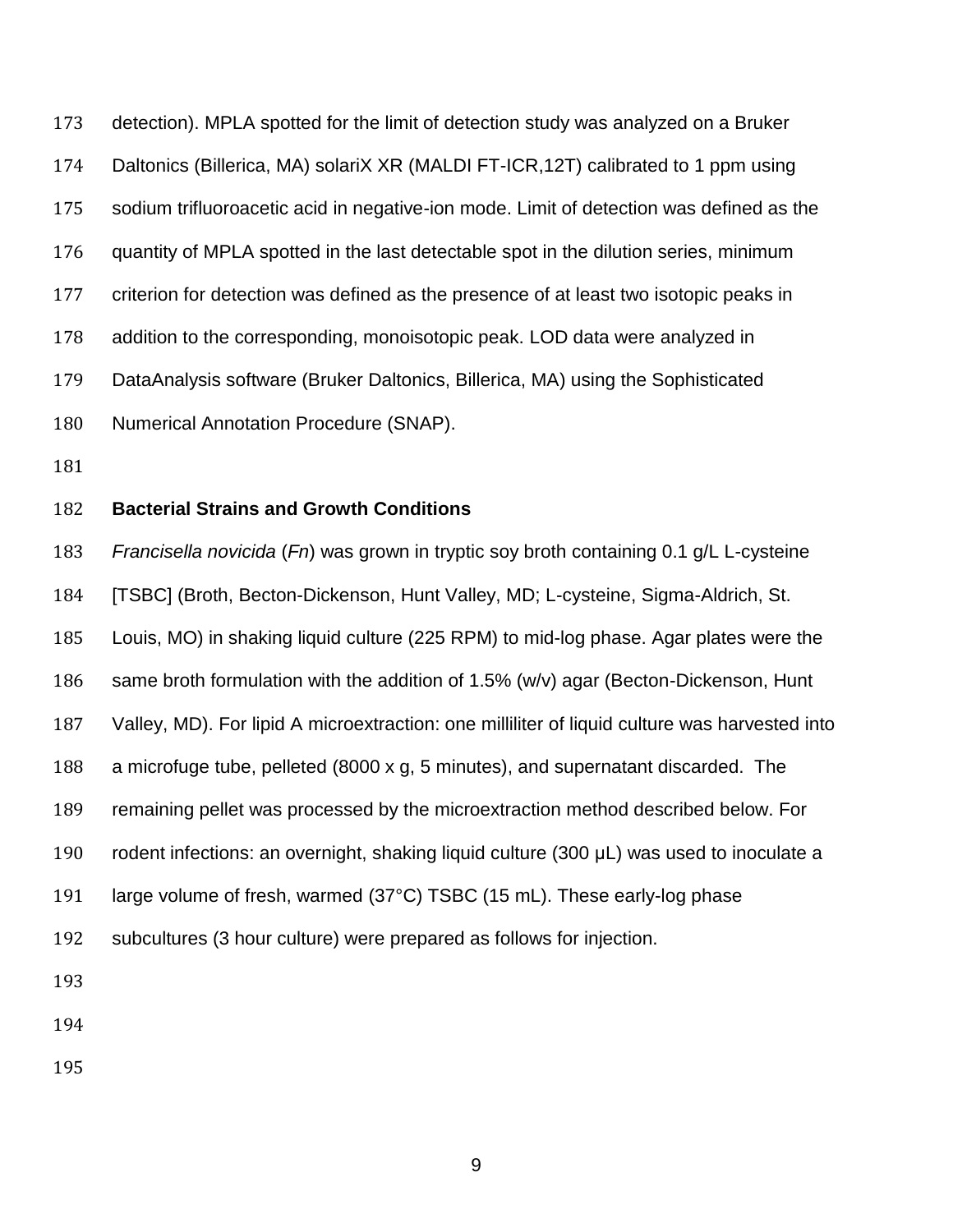#### **Mice, Ticks, and Infection**

 Uninfected and infected solid organs (kidney, spleen) were collected from female C57BL/6 mice (Jackson Laboratories, Bar Harbor, ME), 6-8 weeks of age. Briefly, mice were housed in biosafety level 2 (BSL2) microisolator cages and provided food and water *ad libitum*. Infectious doses of *Fn* were prepared as follows: one milliliter of 201 the 1:50 (v:v) large volume subculture was pelleted (3500 x g, 5 minutes) and resuspended in PBS. This solution was diluted further in PBS to contain approximately 300 colony forming units (CFU) in 50 μL (injection volume). Doses were administered subcutaneously, control groups received sterile PBS injections. Colony forming units in duplicate 50 μL doses were assessed on TSBC-agar plates (above). Mice were euthanized by carbon dioxide narcosis prior to tissue collection, followed by secondary thoracotomy. Spleens were collected for lipid A extraction forty-eight hours post infection along with uninfected, matching control tissue. Tissues were excised then snap 209 frozen by floating on foil in a pool of liquid nitrogen and stored at -80°C for sectioning or lipid A extraction. *D*. *variabilis* (*Dv*) ticks were kindly provided by Daniel Sonenshine (Department of Biological Sciences, Old Dominion University). *Fn* U112 (10,000-30,000 CFU) and PBS were injected into the emargination cavity of unfed male and females using pulled glass capillaries attached to a Nanoject II pump (Drummond Scientific, Broomall, PA). Ticks were incubated overnight at 23°C with 95% humidity then were washed with 3% hydrogen peroxide, sterile water, and 70% ethanol in succession, dried, and placed in a sterile 5 ml conical for processing (counting or microextraction)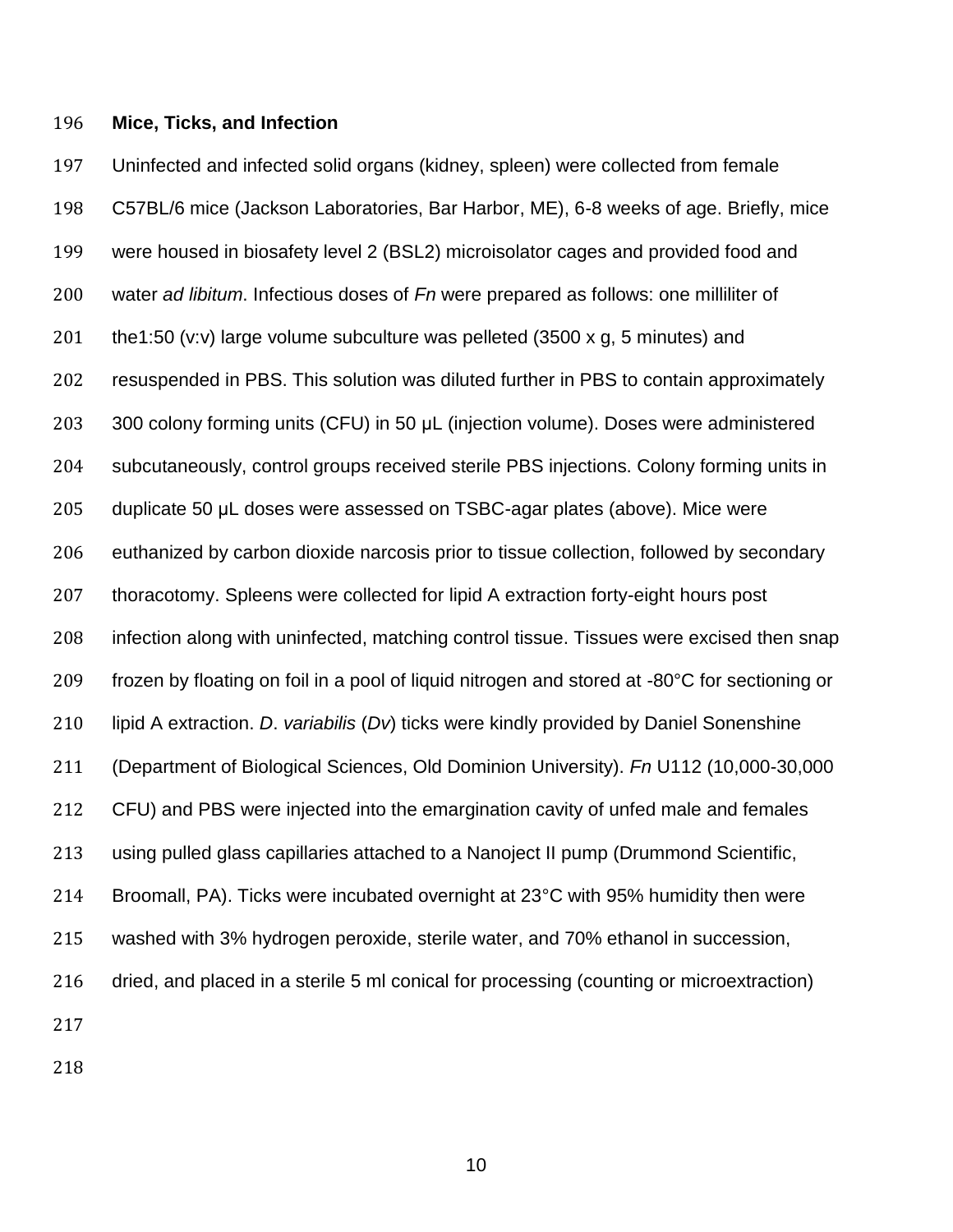#### **Lipid A Microextraction**

 Microextraction of lipid A from 1 mL of turbid shaking culture (*in vitro*), ticks (*in vivo*) mouse spleen (*in vivo*) was performed as previously described with the following deviations: ticks or mouse spleens were extracted in a double volume of the initial extraction solution (800 μL total) starting with a tissue shredding step consisting of three, 10-15 second full speed pulses of the spleen in the extraction solution (Tissue Tearor Homogenizer, Cole Parmer, Vernon Hills, IL).(Hamidi *et al.* 2005) Briefly, 1 mL of mid-log phase *Fn* grown in TSBC was pelleted and supernatant discarded. The pellet was extracted in 400 μL of a solution containing 5 parts isobutyric acid : 3 parts 1M ammonium hydroxide and heated at 100°C for one hour followed by a fifteen minute incubation on ice and centrifugation at 2000 x g for fifteen minutes. Supernatant was collected and mixed in equal parts with water then frozen and lyophilized. Contaminants were washed from the dried material by two rounds of methanol washes: 1 mL of methanol, vortexing, and pelleting at 10,000 x g for five minutes. The final product was reconstituted in 2:1 C:M (100 μL) along with 4-8 grains of Dowex ion exchange resin (Fisher Scientific, Pittsburgh, PA), incubated with vortexing for at least five minutes. One 236 milliliter of the extraction was spotted with 1 µL of NRM as above for MALDI analysis on a Bruker AutoFlex Speed in negative-ion mode calibrated with Agilent Tuning Mix (Santa Clara, CA) and data was processed in flexAnalysis (Bruker Daltonics, Billerica, MA). All microextraction chemicals were obtained from Sigma-Aldrich (St. Louis, MO) unless otherwise noted.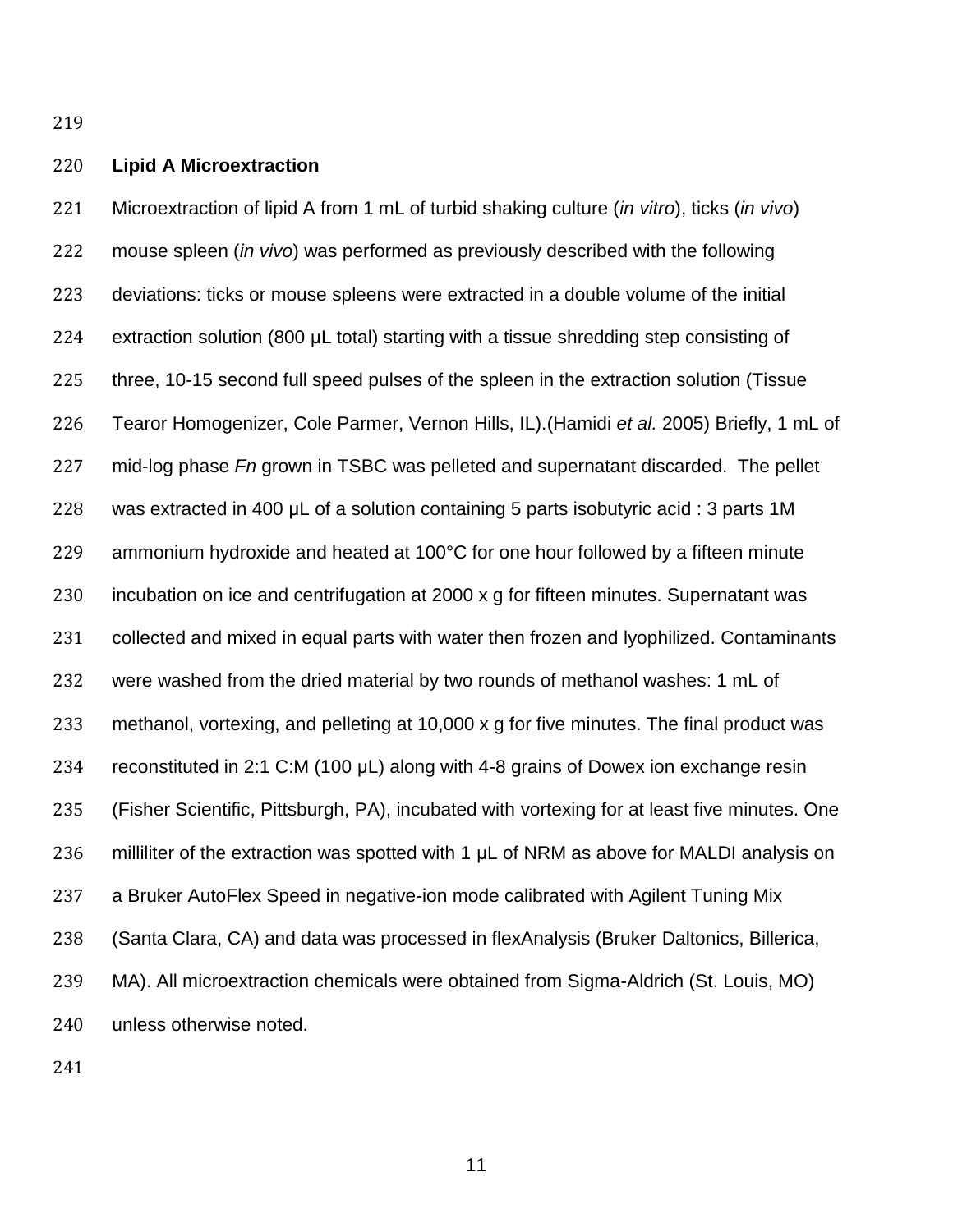#### **Total Lipid Extraction**

 Total lipids were extracted from *Fn* (10 mL mid-log shaking culture at 37°C, pelleted) as previously described.(Bligh and Dyer 1959) Briefly, pellets were extracted on ice in 11.4 mL of the single phase extraction solution - 1:2:0.8 C:M:W - for thirty minutes with vigorous agitation (stirbar). Insoluble product was pelleted at 1000 x g for 10 minutes at 247 4°C. The supernatant was converted into two phases by adding 3 mL of water and 3 mL chloroform, shaken vigorously until the solution turned cloudy (~30 second to 1 minute) and allowed to separate for five minutes at room temperature followed by a fifteen minute separation at 1500 x g at room temperature. The organic phase was collected and dried under a stream of nitrogen. Aqueous phases were washed with 3 mL chloroform and separated as above to recover remaining lipids, processed as above, and pooled with the first organic phase collection. Total lipids were reconstituted in 100 μL of 2:1 C:M solution. 12 μL of total lipid extract was spotted for two-dimensional thin layer chromatography (2D-TLC), below.

#### **Two-Dimensional TLC-MALDI**

 2D-TLC-MALDI was performed on *Fn* lipid extracts grown at 37°C in TSBC as described above. Lipid extracts were spotted onto aluminum-backed TLC silica gel 60 F<sup>254</sup> plates (20cm x 20cm, EMD Chemicals Inc., Germany) that were pre-run (wash) in an equilibrated chamber of 1:1 C:M in the direction of the first dimension and dried. Loaded TLC plates were run in an equilibrated chamber of 65:25:3.6:0.4 (v:v:v:v) 263 chloroform:methanol:water:ammonium hydroxide, air dried, turned 90° and separated in the second dimension for acyl complexity in an equilibrated chamber of 60:60:10 (v:v:v)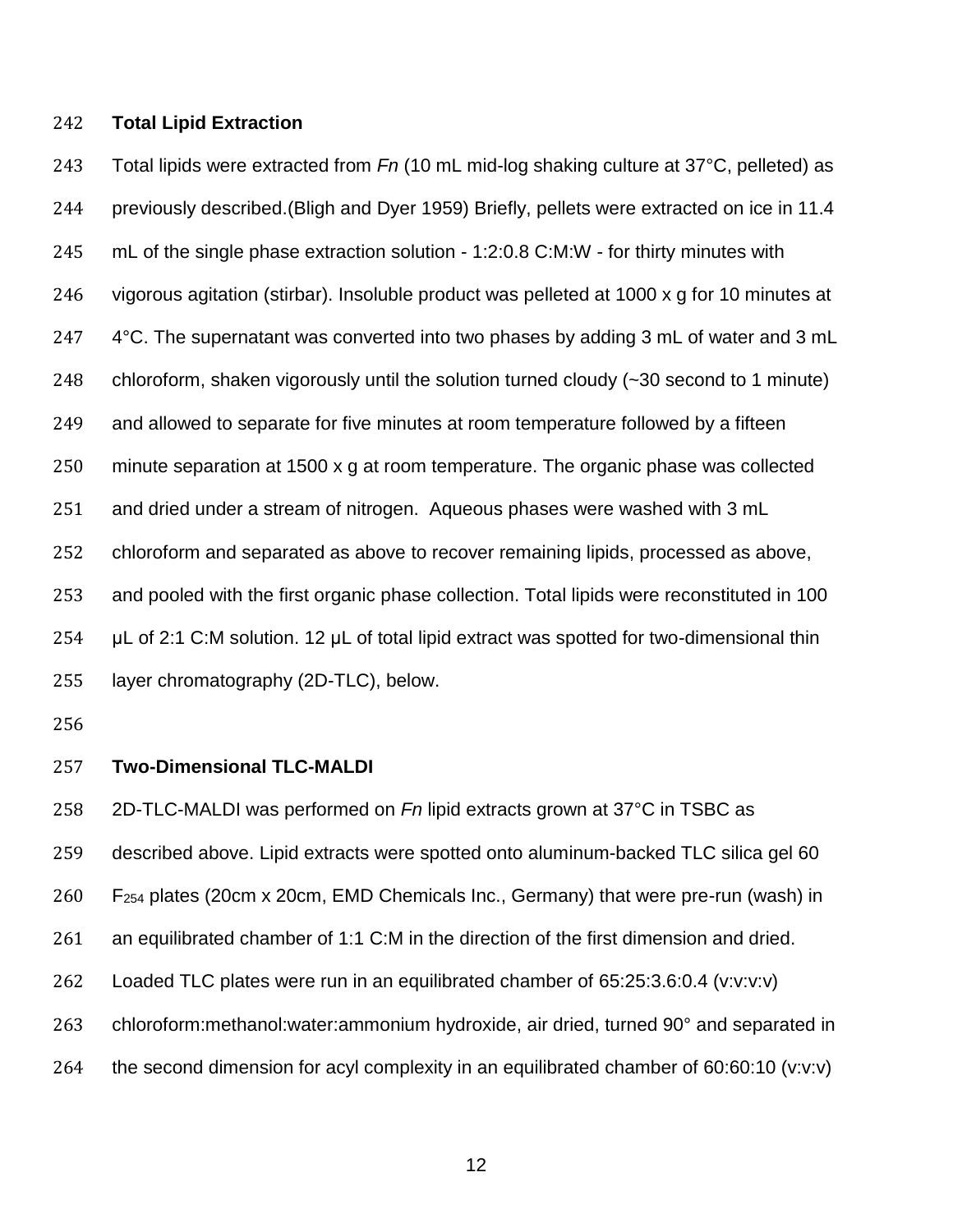toluene, pyridine, water. Solvent fronts were marked and lipid migration spots were determined using water exclusion (dried plates were sprayed with water to define lipid spot pattern). For MALDI analysis, the appropriate region of the TLC plate was excised (approximately 5 cm x 7.5 cm), spray coated with matrix (NRM matrix solution, 12 mg  $\mathrm{mL}$ <sup>-1</sup> in 2:1 C:M applied with a TLC sprayer) and scanned in negative ion mode at 500 μm spatial resolution on a Bruker AutoFlex Speed, data was processed in flexImaging (Bruker Daltonics, Billerica, MA). Unless otherwise noted, all reagents were sourced from Sigma-Aldrich (St. Louis, MO).

### **Tissue Preparation and Imaging**

 Tissue profiling experiments were performed on uninfected, unfixed, frozen mouse kidney and spleen. Twelve micron sections were cut using a ThermoFisher cryostat (Waltham, MA), mounted onto a cold glass slide and incubated at 37°C until visibly dry. For spot profiling and MSI matrices were applied with a Bruker ImagePrep (Billerica, MA) device except where noted. Matrix crystal characterization was performed on 12 μm sections of mouse brain tissue, applied with a Suncollect automated pneumatic sprayer device (Sunchrom GmbH, Friedrichsdorf, Germany) as follows: DHB – 18 282 layers (6 mg mL<sup>-1</sup>), 9-AA – 13 layers (6 mg mL<sup>-1</sup>), and NRM – 13 layers (6 mg mL<sup>-1</sup>). All matrices were solvated in 1:2:0.8 C:M:W for crystal sizing and description, matrices were applied to a level of comparably similar coverage. For the lipid-depleting experiment, methanol washing steps were performed as follows: one minute wash in 70% methanol followed by a one minute wash in 100% methanol, after which the sections were allowed to dry under ambient conditions and then prepared for imaging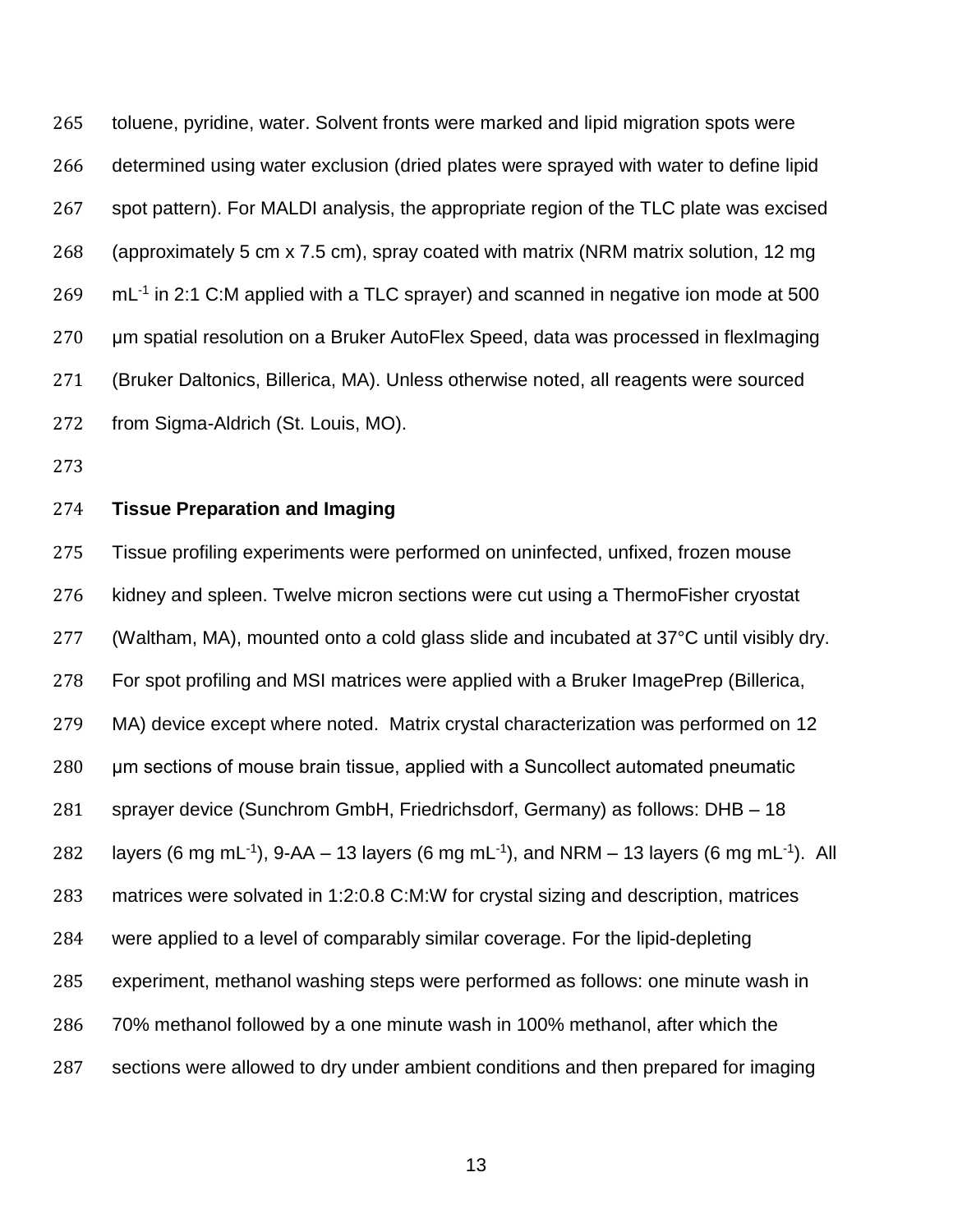using the ImagePrep as above. Tissue spot profiling and washing MSI data were collected on a Synapt G1 from Waters (Milford, MA) using MassLynx Software (Waters, Milford, MA), calibrated with a polyethylene glycol (PEG) mixture. Spectra were processed for image construction in BioMap 3.7.5.5 software (Novartis, Basel, Switzerland, www.maldi-msi.org). Simultaneous mapping tissue mapping experiments were prepared as described, with matrix deposition on the Sunchrom device and analysis on a Bruker solariX 12T MALDI-FTICR calibrated to 1ppm in negative ion mode using infused sodium trifluoroacetate clusters. Root-mean-square normalization was performed in flexImaging version 4.0 and ion identities were predicted in the Lipid Maps database (Lipid Maps Consortium, www.lipidmaps.org) along with the support of previously published lipid identities.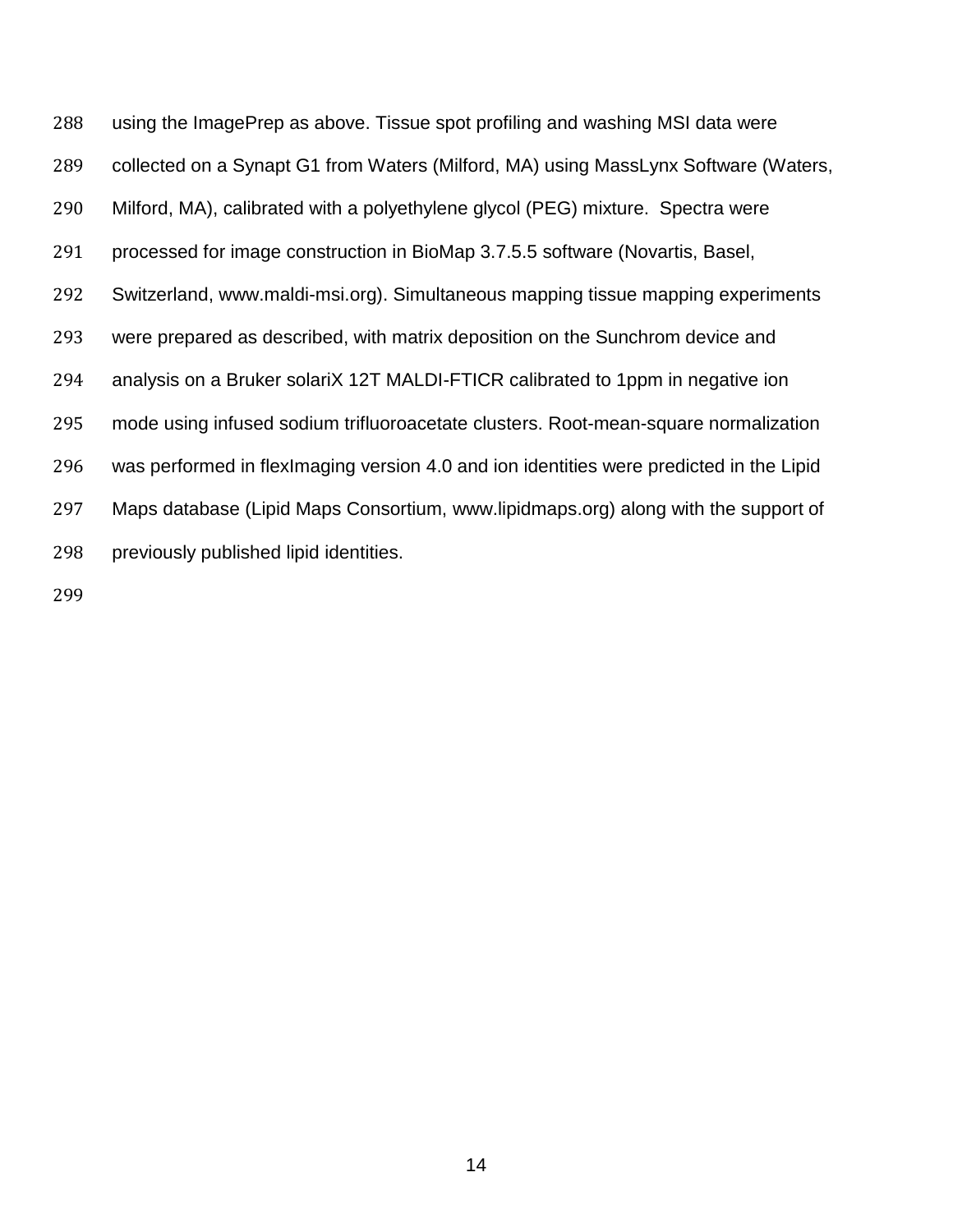## **Results and Discussion**

#### **Physiological Range Detection of Lipid A Made Possible Using NRM**

 We first sought to establish the detection limits for common MALDI matrices used for lipid A, making future analysis of primary samples possible. First, we evaluated the dynamic range and limit of detection (LOD) of lipid A using NRM as a matrix. For this analysis, we used synthetically derived monophosphoryl lipid A (MPLA), a representative lipid A molecule derived from the lipopolysaccharide (LPS) of *Salmonella*  308 enterica serovar *Minnesota* (Se). MPLA was 10-fold serially diluted from 1 μg μL<sup>-1</sup> (1 μg 309 spotted) through 10 pg  $\mu$ L<sup>-1</sup> (10 pg spotted) followed by addition of 1  $\mu$ L of DHB, 9-AA, or NRM (concentrations given in Methods). This analysis showed a two-log improvement of the LOD of MPLA with NRM compared to 9-AA and a log improvement compared to DHB. All three matrices resulted in detection of the singly charged lipid A in negative ion mode, where the monoisotopic peak is *m/*z 1744 from 1000 pg MPLA, the total amount in a single spot (Fig. S1). MPLA was undetectable below 100 pg when spotted with DHB and 1000 pg when spotted with 9-AA. Only NRM yielded the monoisotopic peak and at least two additional isotopic peaks from 10 pg MPLA (Fig. S1C). To evaluate performance in a narrow range of concentration near and below LOD, signal-to-noise (S:N) ratios were calculated from triplicate samples (Table 1) diluted to an intermediate range bracketing 10pg MPLA. MPLA spotted at 12.5 pg and 6.3 pg total results in an average S:N ratios of 7.0 and 3.9, respectively. For the purposes of defining an endpoint value S:N≥3 (for *m/*z 1744) was established as a detection cutoff. MPLA applied at 5.0 pg yielded an average S:N<3 (2.5), establishing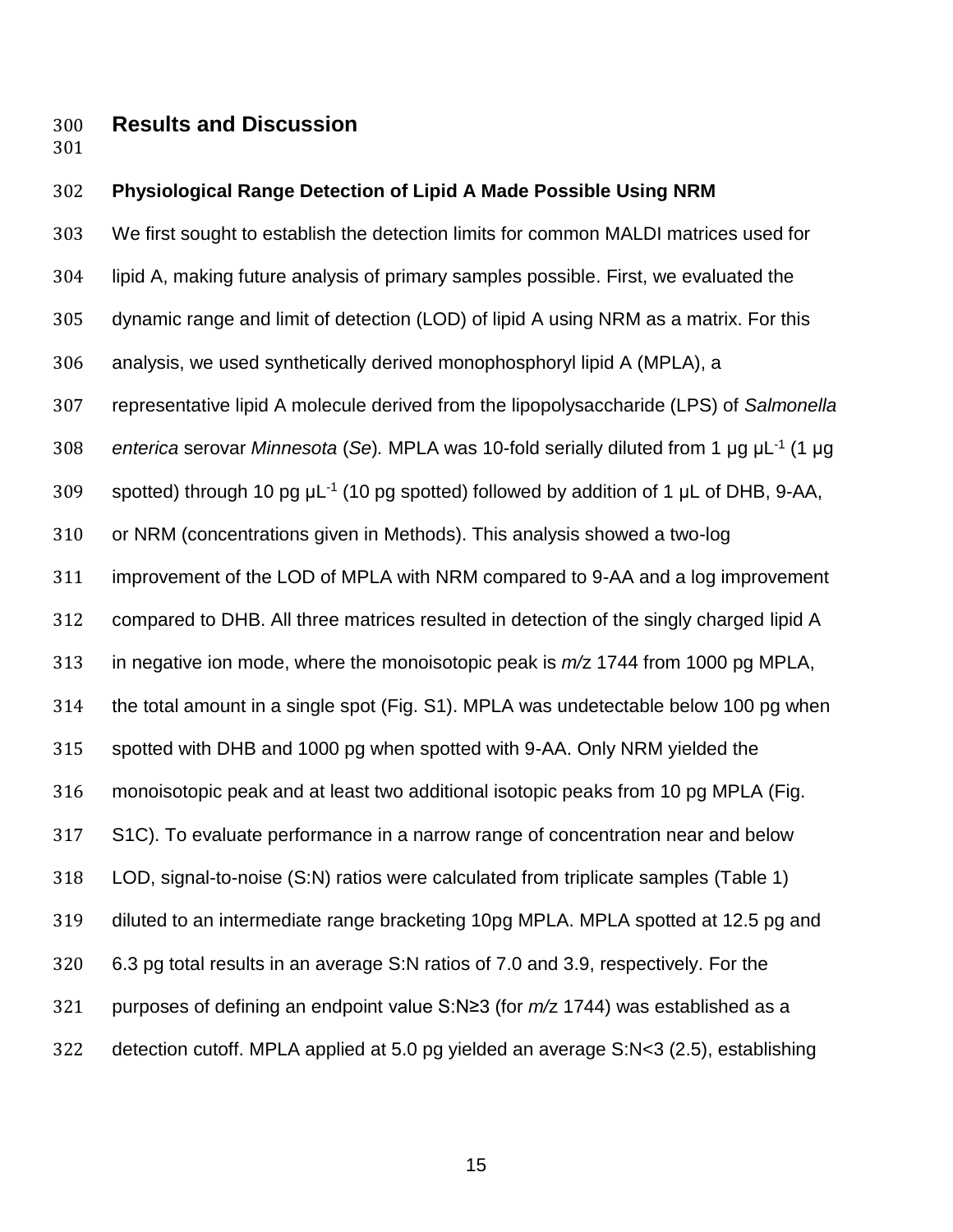the refined LOD at 6.3 pg total material, the lowest concentration tested resulting in S:N≥3.

 Low-level detection of lipid A is central to structural analysis from biological extracts, 326 including infected tissues and primary clinical isolates. Given that  $10<sup>9-10</sup>$  CFU, representing a small colony of bacteria on an agar plate will yield approximately 10 micrograms of LPS (~3-5 μg hydrolyzed lipid A, *E. coli* for reference), this improved LOD for lipid A represents a detectable signal from 6 orders of magnitude fewer 330 bacteria.(Watson *et al.* 1977) Detection of lipid A from less than 10<sup>3</sup> CFU puts detection by MALDI on a clinically relevant scale, for example in a typical urinary tract infection 4-5 CFU mL-1 are present.(Schmiemann *et al.* 2010; Kwon *et al*. 2012) Therefore, we sought to detect lipid A directly from infected tissues.

 For lipid A detection from biological samples, we extracted lipid A from two sources: cultures (*in vitro*) and infected mouse spleen (*in vivo*). *Francisella novicida* (*Fn*) lipid A is a tetra-acylated, mono-glycosylated structure and is readily detectable as a negative ion at *m/z* 1665 (Fig. 1A). The *m/z* 1637 species represents a shortening of one of the fatty acids by two carbon units (Fig. S2). We infected mice subcutaneously with *Fn*, 339 harvested infected spleens (2.8 x  $10^6$  CFU mL<sup>-1</sup>, blood) and extracted lipid A using the microextraction method.(Hamidi *et al.* 2005) *Fn* lipid A was extracted from liquid culture using the Caroff isobutyric acid/ammonium hydroxide microextraction method, solvated in 2:1 chloroform:methanol (50 μL) from which 1 μL was spotted onto a MALDI target plate with 1 μL NRM matrix and analyzed using MALDI.(Hamidi *et al.* 2005) As expected, extracted *Fn* lipid A is readily detectable (Fig. 1A) from a 1 mL *in vitro* culture 345 ( $>10^8$  CFU mL<sup>-1</sup>) as two major species,  $m/z$  1665 and  $m/z$  1637. The previously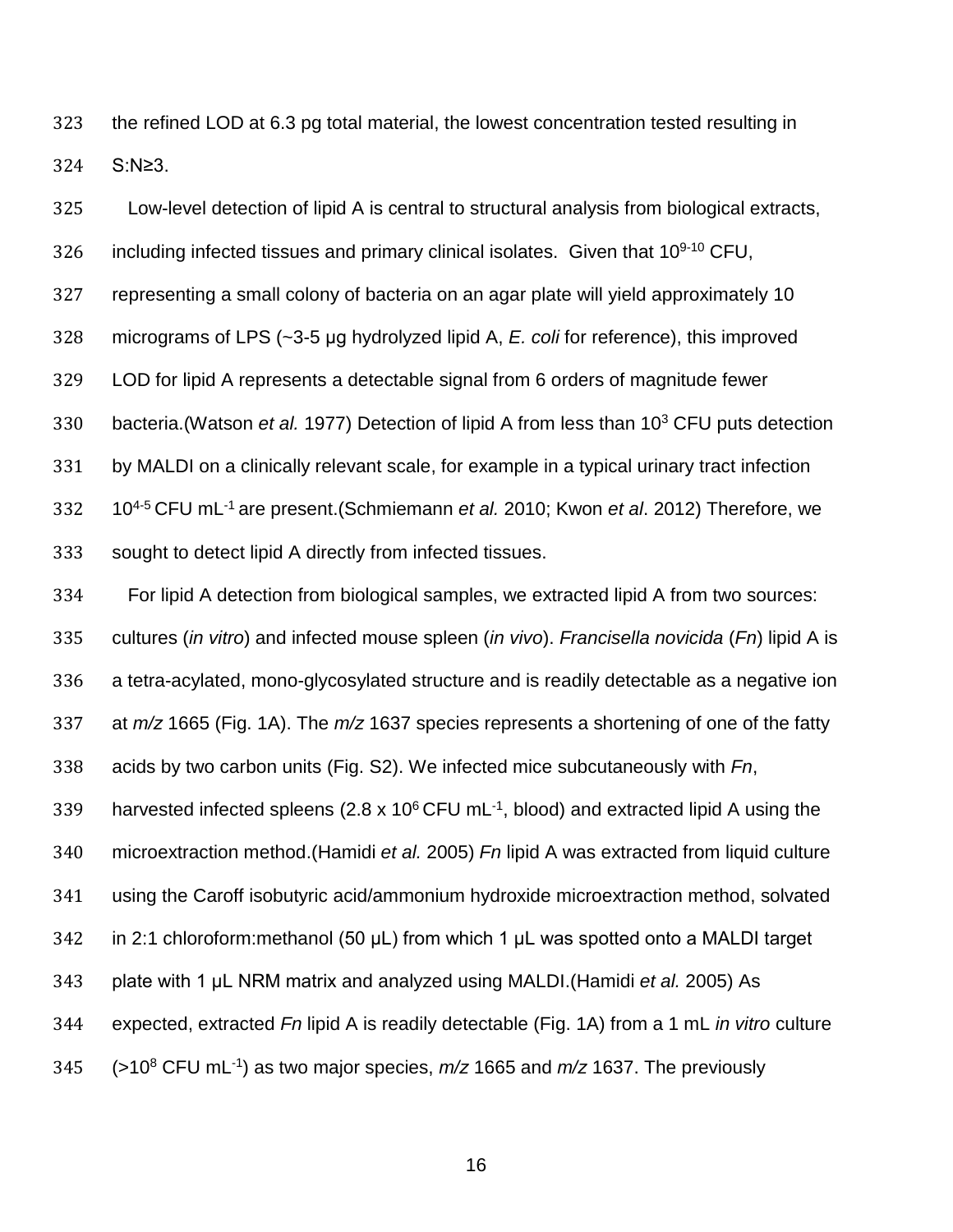described structure of the larger molecule (*m/z* 1665) is given in Figure S2 and is the dominant structure when *Fn* is grown at 37°C.(Shaffer *et al.* 2007) Both of the *Fn* lipid A products detected *in vitro* were robustly detected *in vivo*, and in similar relative abundances (Fig. 1B) to the *in vitro* lipid A profile; the dominant lipid A species (*m/z*  1665) along with the minor species at (*m/z* 1637) were both observed *in vivo*. These results represent the first lipid A analysis by MALDI-MS from directly extracted infected tissue, as opposed to lipid A extraction from expanded cultures, *ex vivo.* This approach will be a powerful tool to study the effect of host influences on bacterial lipid A structures.

 Given the low input necessary for lipid A detection using the combination of NRM matrix and the Caroff microextraction method, we aimed to confirm the major lipid A ions of *Fn* growing in ticks, one of the arthropod vectors of multiple *Francisella*  subspecies.(Nano 2006) We posited that an intermediate (vector, tick) temperature- controlled structure of *Fn* lipid A should increase in relative abundance compared to the warm (host, mouse) temperature-controlled structure as demonstrated previously, *in vitro*.(Li *et al.* 2012) *D. variabilis* (*Dv*) ticks were injected with *Fn* and maintained at 23°C 362 for 48 hours. Lipid A was extracted from whole ticks  $(1 \times 10^7 CFU)$  per tick) by microextraction and spotted with NRM matrix for analysis. Compared to the relative abundance of the warm temperature structure of *Fn* lipid A (*m/z* 1665) we observed a nearly equal balance (Fig. 1C) with a previously described intermediate-length structure (*m/z* 1637) in the whole tick extracts.(Li, Wang and Ernst 2011; Shaffer *et al*. 2007) These results taken together support the hypothesis that *Fn* lipid A structure is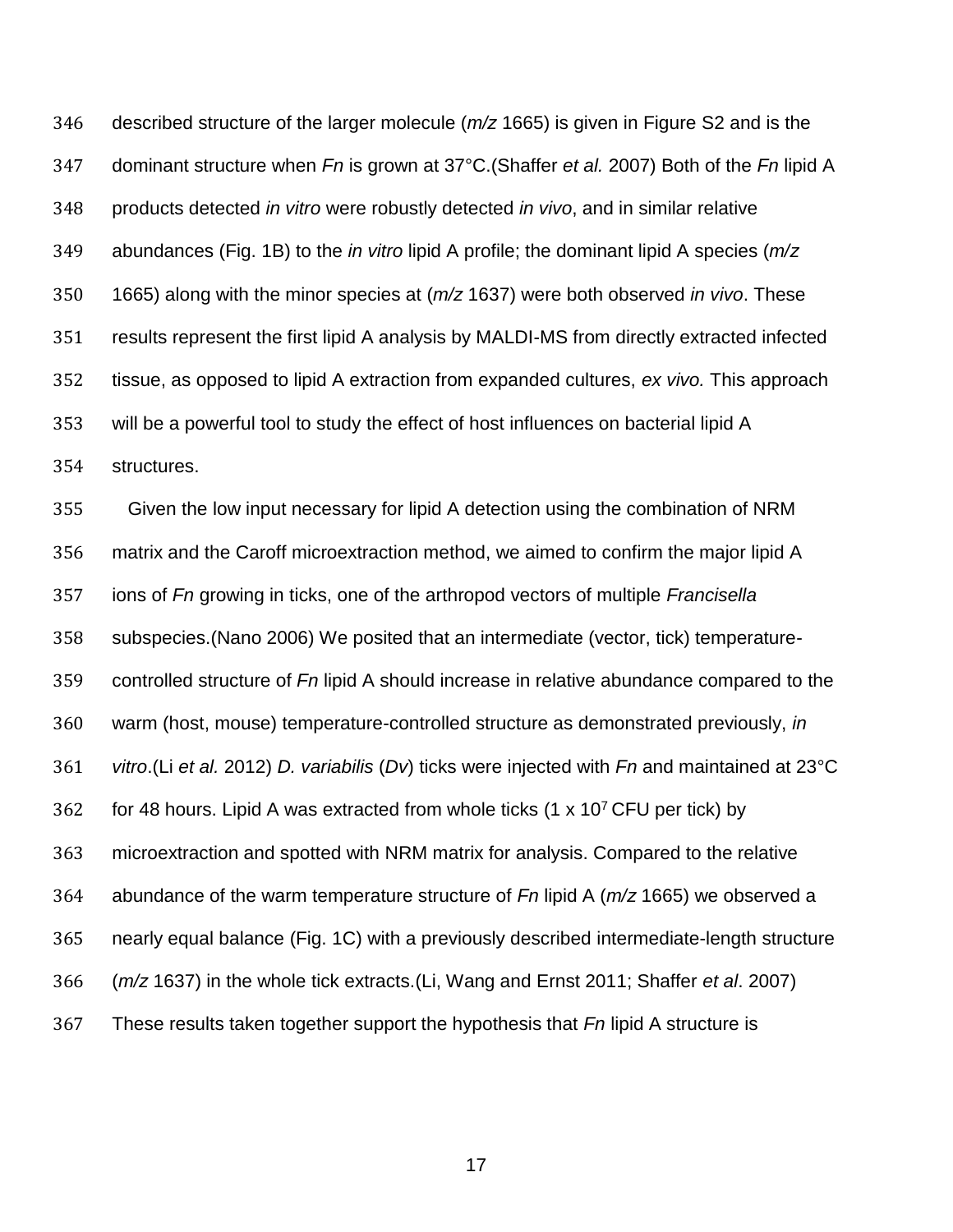modulated in response to local environmental cues such as growth at alternative temperatures or in an arthropod vector.(Shaffer *et al.* 2007; Li *et al.* 2012) The LOD to detect lipid A was compared using NRM, 9-AA, and DHB revealing a two- log improvement in LOD between 9-AA (100-fold) and NRM and a log improvement between DHB (10-fold) and NRM. The expansion of the working range of lipid A LOD, from routine analysis of nanogram quantities to routine analysis of picogram quantities, makes NRM a powerful tool for characterizing low-yield lipid A extractions from clinical or environmental samples, including bacteria isolated from biofilms on implanted devices or directly from infected wound sites. Overall, NRM will have wide applications for the detection and study of complex lipids.

 **Simultaneous Bacterial Lipid A and Phospholipid Profiling from Lipid Extracts** After growth at environmental (≤25°C) and mammalian (37°C) temperatures, bacteria rapidly remodel their membrane lipids to maintain proper membrane function and fluidity.(Li *et al.* 2012) Profiling these changes at both the phospholipid and lipid A levels, simultaneously, will yield a greater understanding of the relationship between temperature and global membrane remodeling. Harnessing the improved lipid A detection level conferred by NRM, we profiled both lipid A and phospholipids from a *Fn* lipid extract using two-dimensional (2D) thin layer chromatography (TLC) coupled to MALDI (2D-TLC-MALDI). Due to the complexity of bacterial lipid preparations, we wanted to first resolve lipid classes and subsequently visualize the discrete acyl length variants of two major *Fn* lipid components: lipid A and phosphatidylglycerol (PG). For this analysis, we separated total *Fn* lipid extracts in a 2D-TLC format followed by MALDI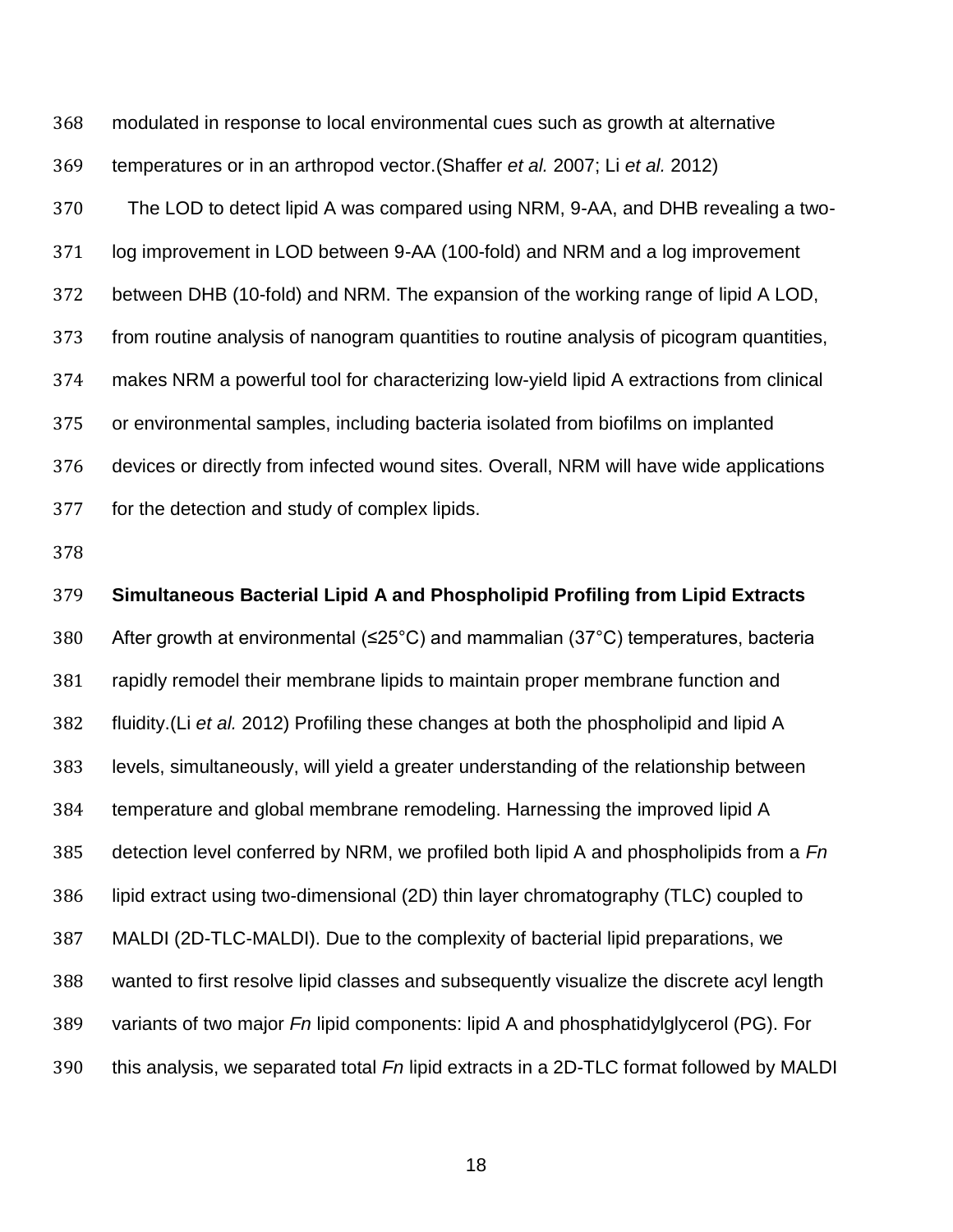mass spectrometry imaging (MSI) to visualize discrete lipid bands. Figure 2 illustrates the separation approach, as well as co-detection of lipid A and several PG lipids. The previously observed improvements in LOD of lipid A from primary extracts using NRM was also apparent in the TLC silica plate format, with three lipid A variant structures detectable: *m/z* 1665, 1637, and 1609, a minor constituent at mammalian growth temperature (37°C) representing a further shortening of one of the fatty acids by 2 carbon units. The reference *Fn* lipid A structures (Fig. S2), their expected temperature- controlled abundance ratios, and the major ions within the peaks have been previously described. (Shaffer *et al.* 2007; Li *et al.* 2012) TLC-MALDI is an established method for rapid phospholipid profiling. Here, we have demonstrated the use of a single matrix to profile both lipid A and phospholipids simultaneously from a single TLC-MALDI experiment. The approach can be readily translated to multiple infection model systems. The spleen is a dynamic secondary lymphoid organ responsible for clearance of compromised red blood cells in the red pulp and immune response and surveillance in the white pulp. During the course of an immune response, splenic architecture undergoes dramatic restructuring, forming germinal centers and follicles. To determine if NRM could be effective as a lipid matrix for MSI of the host response, naïve spleen sections were prepared with NRM matrix dissolved in a single-phase lipid extraction solution (1:2:0.8 chloroform:methanol:water) and spot analyzed in positive- and negative-ion modes.(Cerruti *et al.* 2012; Scott *et al.* 2014) We sought to establish a baseline profile of lipids in the spleen in both polarities, including those containing polyunsaturated fatty acids (PUFAs), such as arachidonic acid (AA), released from membrane phospholipids and required for the production of specific classes of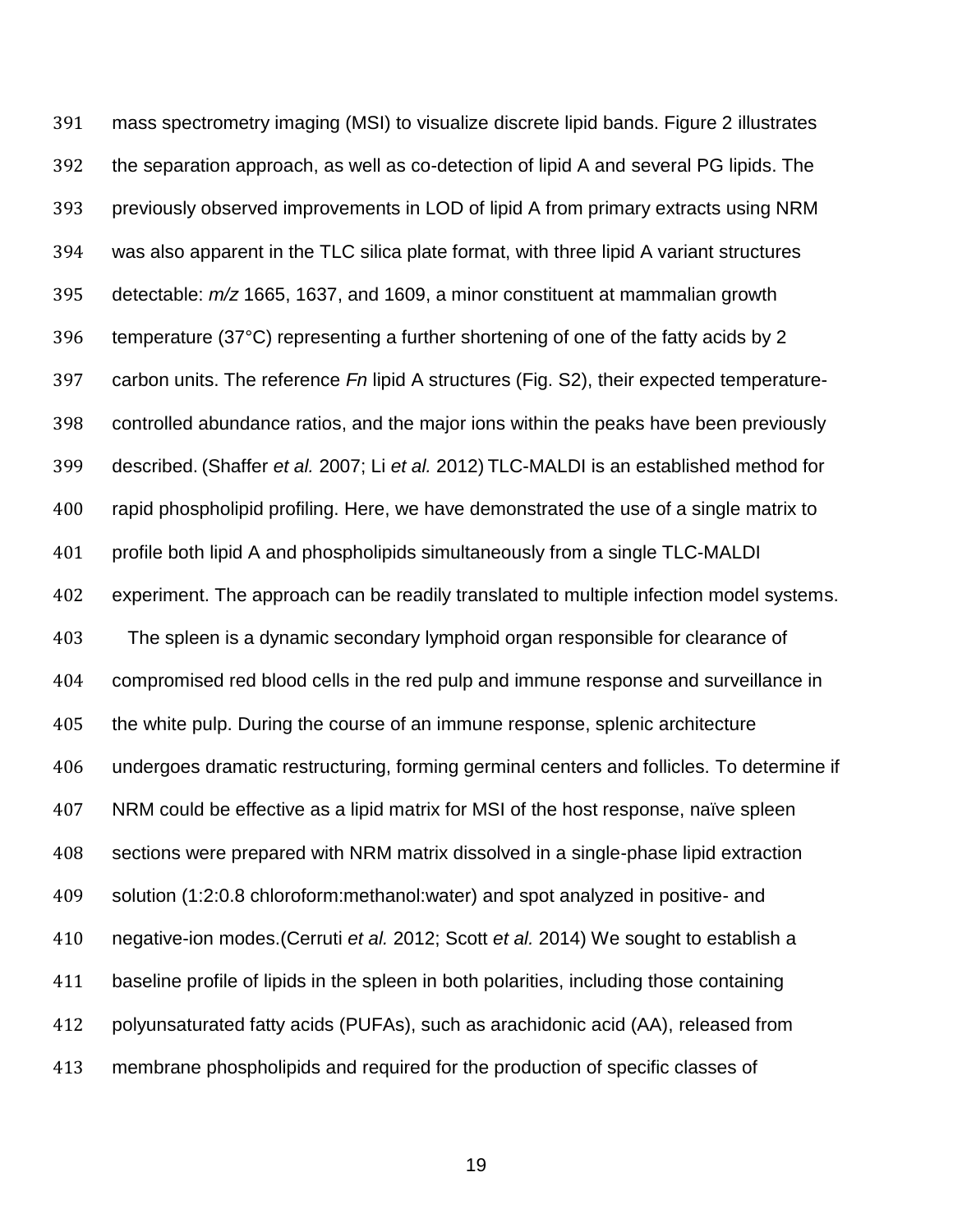inflammatory lipids. The most abundant ion detected in negative-ion mode was *m/z* 885.6, an arachidonic acid-containing lipid phosphatidylinositol (PI) described in numerous other tissues (Fig. 3).(Murphy, Hankin and Barkley 2008) Higher molecular weight lipid ions were also detected in the spleen, again highlighting increased NRM efficiency in higher mass ranges (Figs. 3 and S3, Supplemental Text). Together, these data highlight the dual polarity application of NRM for efficient lipid profiling experiments on-tissue and widen the available methods to study lipid-mediated inflammation. Profiling the extent of incorporation of PUFAs in the phospholipid repertoire may have interesting implications for host lipid based inflammatory response, including our understanding of the overall potential for a tissue to absorb damage from reactive oxygen species. Additionally, release of specific PUFAs from the parent phospholipid is a critical initiation point for production of lipid signaling molecules that can be potent modulators in the context of inflammation and immunity. Prostaglandins, produced from liberated AA have an important, yet poorly defined role in *Francisella* infections. Woolard *et al* demonstrated in 2007 that the T cell blocking mechanism observed in *Francisella tularensis* LVS infected macrophages was due to production of prostaglandin E2 (PGE2).(Woolard *et al.* 2007) Mapping the AA-containing phospholipids upstream of these immunomodulatory effects will be the focus of further study.

#### **Simultaneous Mapping of Unique Bacterial and Host Lipids**

In an effort to harness the improved performance of our lipid detection and mapping

experiments, we sought to use NRM to further describe the host-pathogen interaction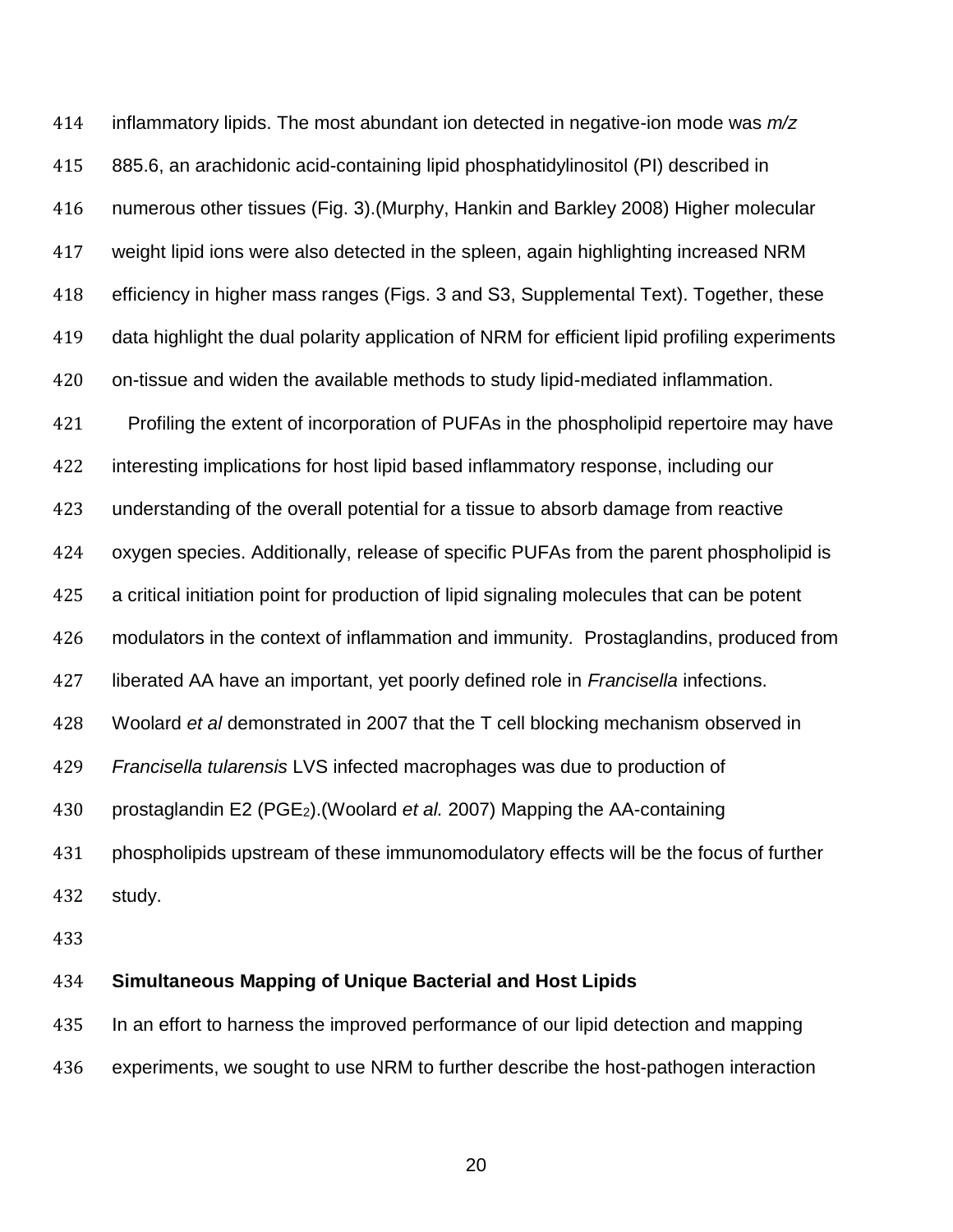within infected tissue. *Fn* is a Gram-negative species with two membranes, the inner membrane consisting of phospholipids and the asymmetrical outer membrane. Comprising the outer membrane are phospholipids on the inner leaflet of the outer membrane and LPS (the lipid A anchor component) on the outer leaflet of the outer membrane. Bacterial membranes contain a dominant fraction of PG and PE, though generalizations about individual bacterial backgrounds are difficult since the unique lipid composition is linked to taxonomy.(Ratledge and Wilkinson 1988) We have previously characterized the *in vitro* phospholipid and lipid A populations of *Fn* using standard lipid extraction methods and determined that phosphatidylglycerol (PG) 32:0 was a major component of the bacterial membrane.(Zhang and Rock 2008; Li, Wang and Ernst 2011) Using MSI we sought to map the distribution of PG 32:0 in *Fn* infected tissue. Figure 4 demonstrates the distribution of PG 32:0 (*m/z* 721.5) within *Fn* infected spleen versus naïve spleen, with high relative abundances observed in the red pulp following infection. At 48 hours post-infection organisms are present in the spleen, especially the red pulp.(Conlan *et al.* 2003; Elkins, Cowley and Bosio 2007; Kanistanon *et al.* 2008; Ojeda *et al.* 2008; Rasmussen *et al.* 2012) Although PG 32:0 is not exclusively a bacterial phospholipid, the relative abundance in the naive spleen profile (Fig. 3) is low and near the detection threshold. PG levels in mouse tissues (liver, <5%) are modest compared to other phospholipid classes.(White 1973) It is worth noting that PG 32:0 was not reported present in human plasma samples analyzed by the Lipid Maps Consortium; however, absent complete comparative descriptions of the mouse and human splenic lipidomes, it is impossible to directly compare PG content.(Quehenberger *et al.* 2010) For the purposes of this work, PG was considered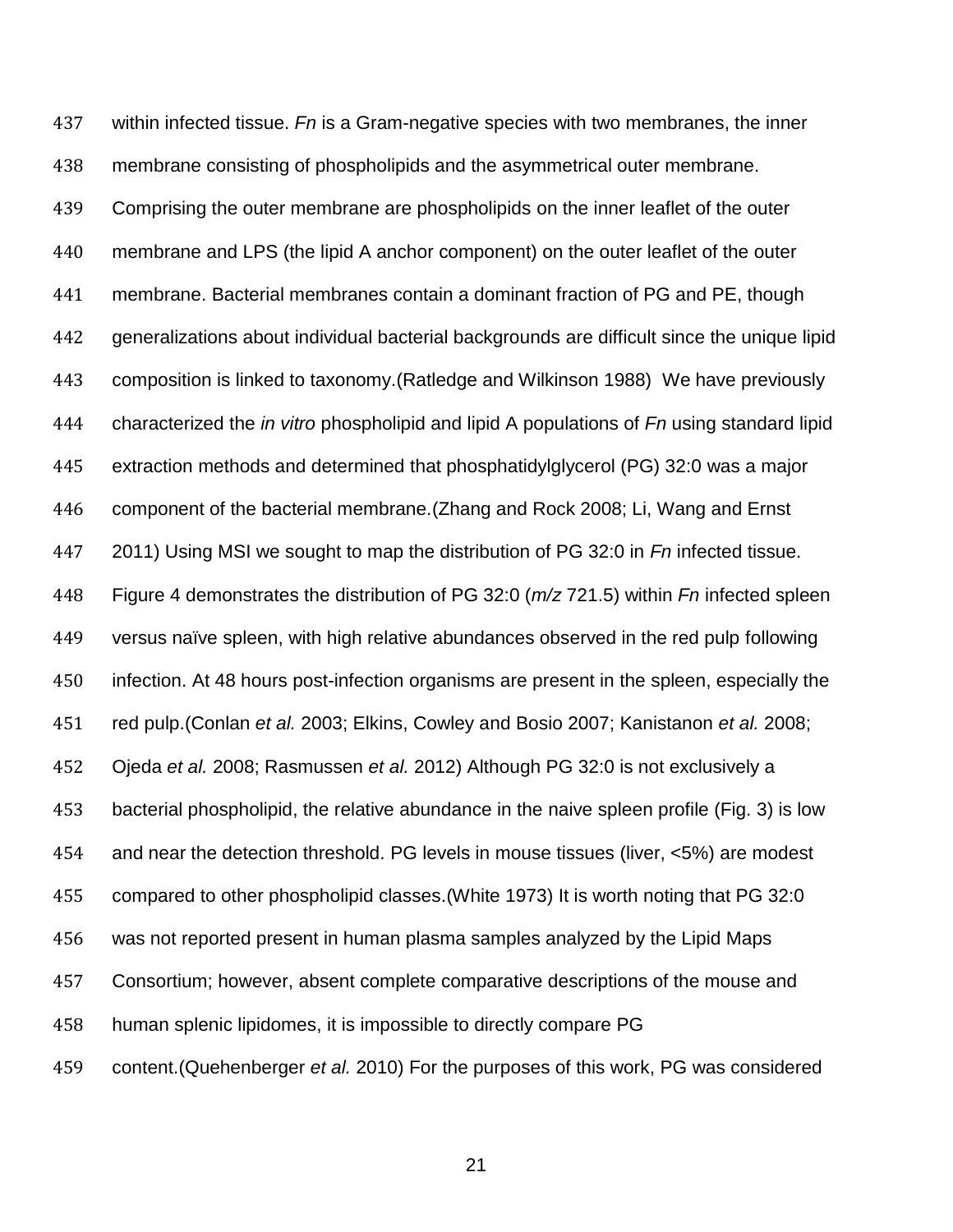an abundant bacterial marker, though the possibility exists that the presence of bacteria or simply of an activated immune response may be sufficient to stimulate production of host-borne PG 32:0.

 In contrast, several classes of lipid are not made by *Fn* including the PIs, thus they are exclusively host lipids in this infection.(Li, Wang and Ernst 2011) To demonstrate the simultaneous host-pathogen lipid monitoring made we mapped PI 42:8 (*m/z* 933.5), an extensively polyunsaturated PI with 42 total acyl carbons (Table S1), throughout the infected spleen with some bias toward a red pulp distribution. Similarly, PE 38:4 (*m/z* 766.5) is another exclusively host lipid as it is not found in lipid extracts of *Fn*. Curiously, PE 38:4 was found in the white pulp with high relative intensity organized puncta (Fig. 4) suggesting that this may be a marker for a specific cell type or a highly localized immune process. By co-localizing components of the immune response to *Fn* in tandem with the host and pathogen lipid distributions we aim to further describe the basic pathogenic mechanisms of this infection. Achieving higher sensitivity for a wide variety of pathogen lipids is crucial to the success of this approach and the studies herein implicate its feasibility for numerous infection models. Further studies will be necessary to define imaging parameters for exclusive bacterial lipids, such as lipid A; however, highly expressed bacterial lipids can serve as proxy markers to map bacterial infection from a new perspective while simultaneously mapping the host response. This is a valuable combination for future host-pathogen interaction studies.

**Conclusions**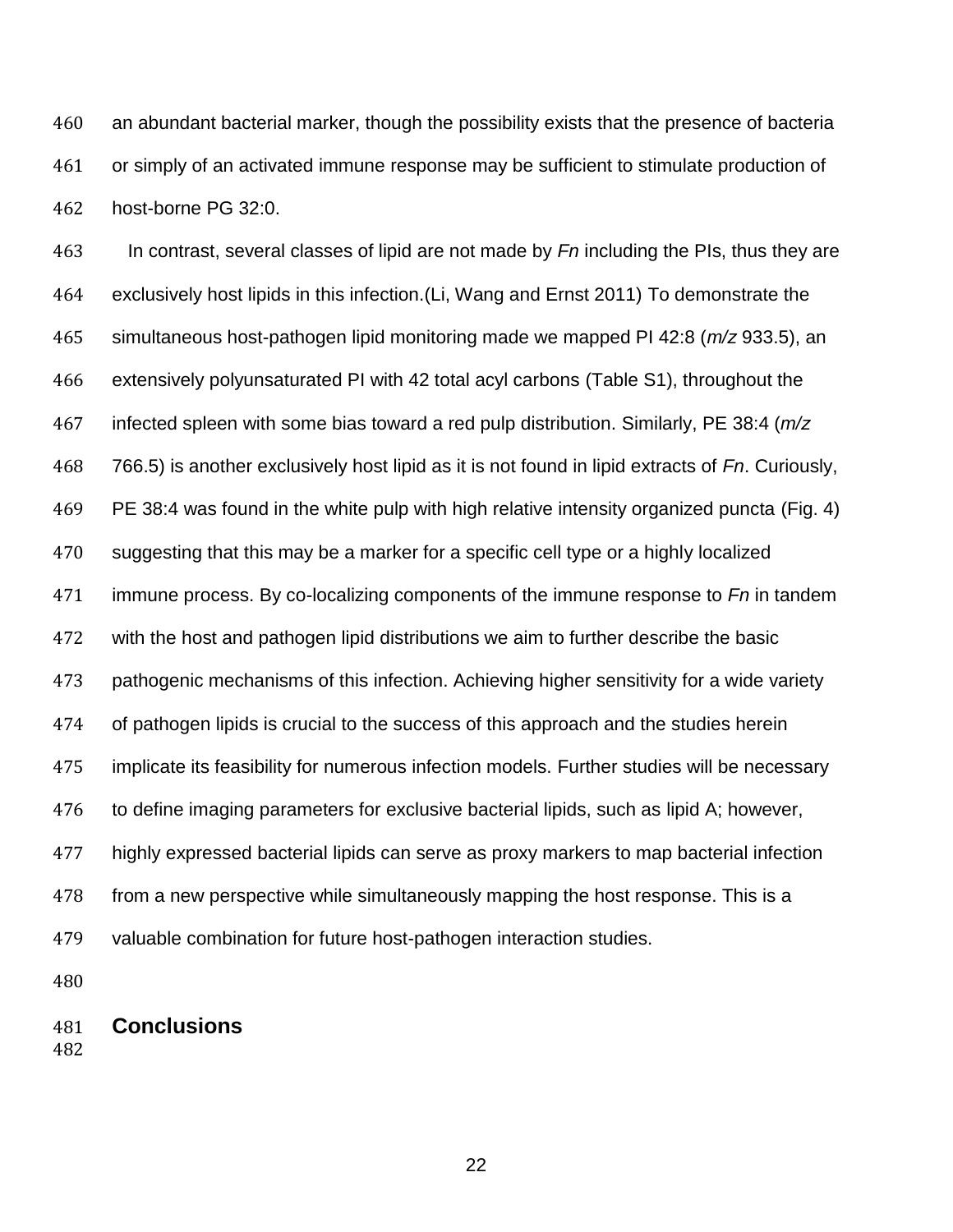When used in MALDI-coupled techniques for bacterial, vector, and host lipid analysis, NRM is a powerful and versatile matrix allowing picogram-level detection of MPLA and enabling analysis of lipid A from primary extracts of *in vitro* and *in vivo* infection model systems. Beyond MALDI spot analysis, the use of NRM in alternative MALDI-coupled techniques resulted in the detection of a wide range of lipids and facilitated analysis of both lipid A and phospholipids directly from 2D-TLC-MALDI plates making it possible to survey many lipid components of bacterial membranes in a single scan. It also increased the presence of higher mass lipids, extending the useable information range from a single experiment. The overall utility of NRM is underlined by improved LOD of lipid A, robust performance in positive- and negative-ion modes, and versatility across multiple MALDI applications. Finally, we demonstrated the capability of coupling bacterial lipid mapping to host lipid mapping using this simultaneous monitoring approach. Lipids exclusive to the host were found in the same regions as specific bacterial lipids as well as in unique tissue structures (organized splenic white pulp) involved in the immune response to *Fn* infection. Future studies will focus on the direct mapping of lipid A within infected tissues, including optimization of the on-tissue LPS hydrolysis steps that will be necessary for robust MSI of lipid A signal from bacterial infections bearing smooth LPS. Together, our results establish a path to describe novel lipid-based mechanisms of microbial pathogenesis that will find wide utility within the infection and immunity fields.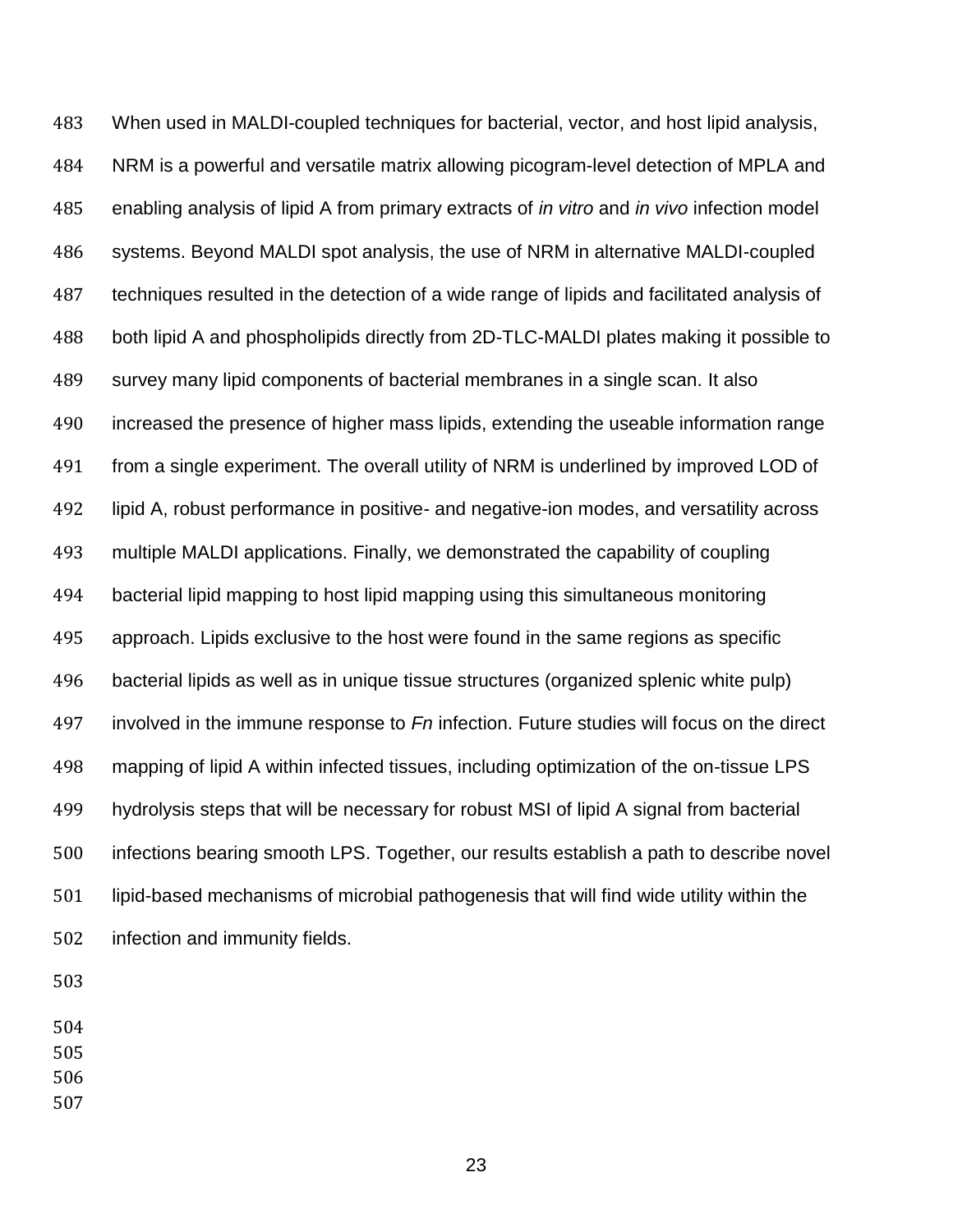# **Funding**

- 
- This work was supported by the National Institute for Allergy and Infectious Diseases at
- the National Institutes of Health [R21 AI101691 to R.K.E.] with training support for
- A.J.S. [T32 AI007540 and T32 AI095190].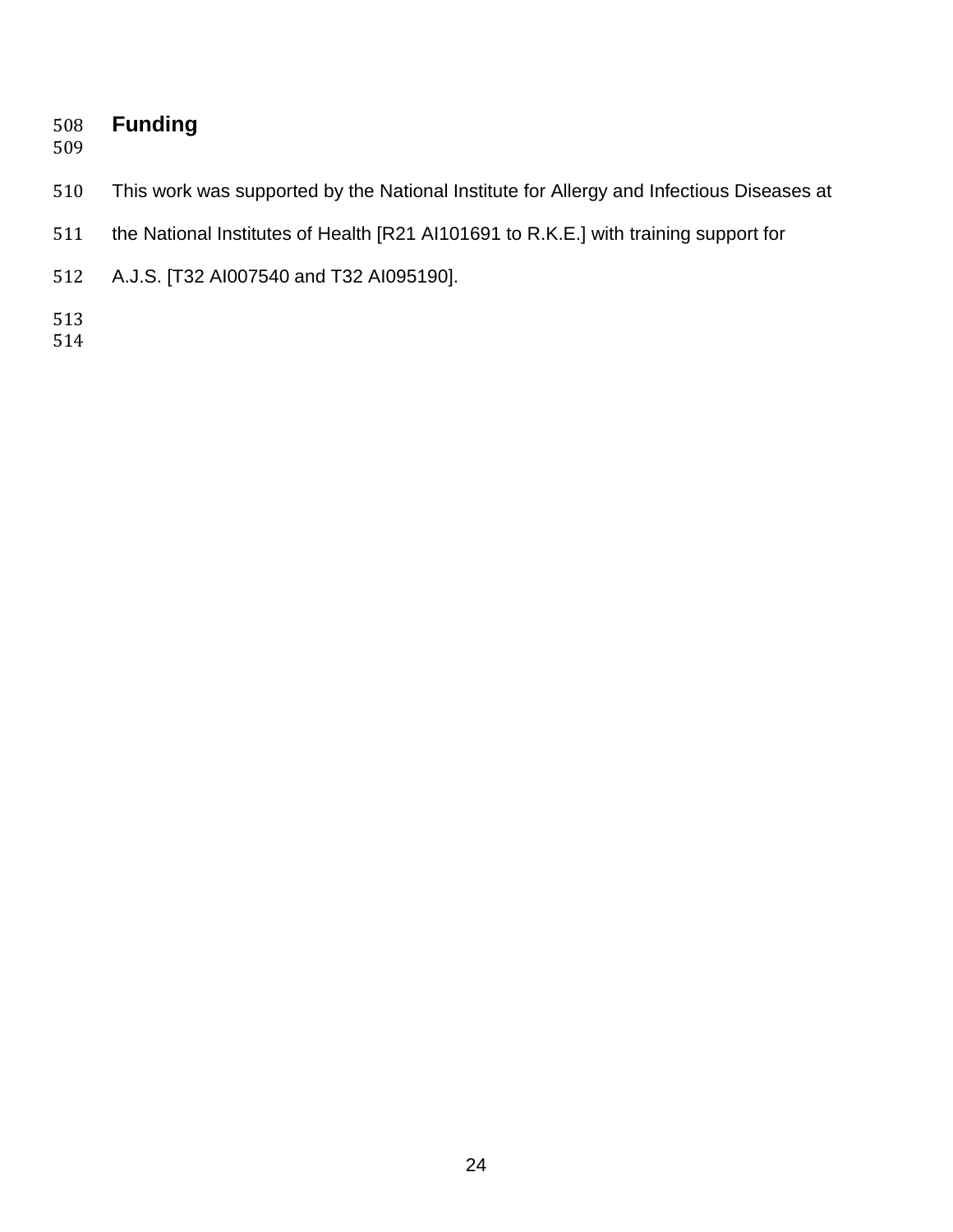# **Graphical Abstract Sentence**

- 516<br>517
	- Simultaneous profiling of *Francisella novicida* lipid A and phospholipids from
- mammalian host tissue and whole arthropod vectors using the dual polarity matrix,
- norharmane.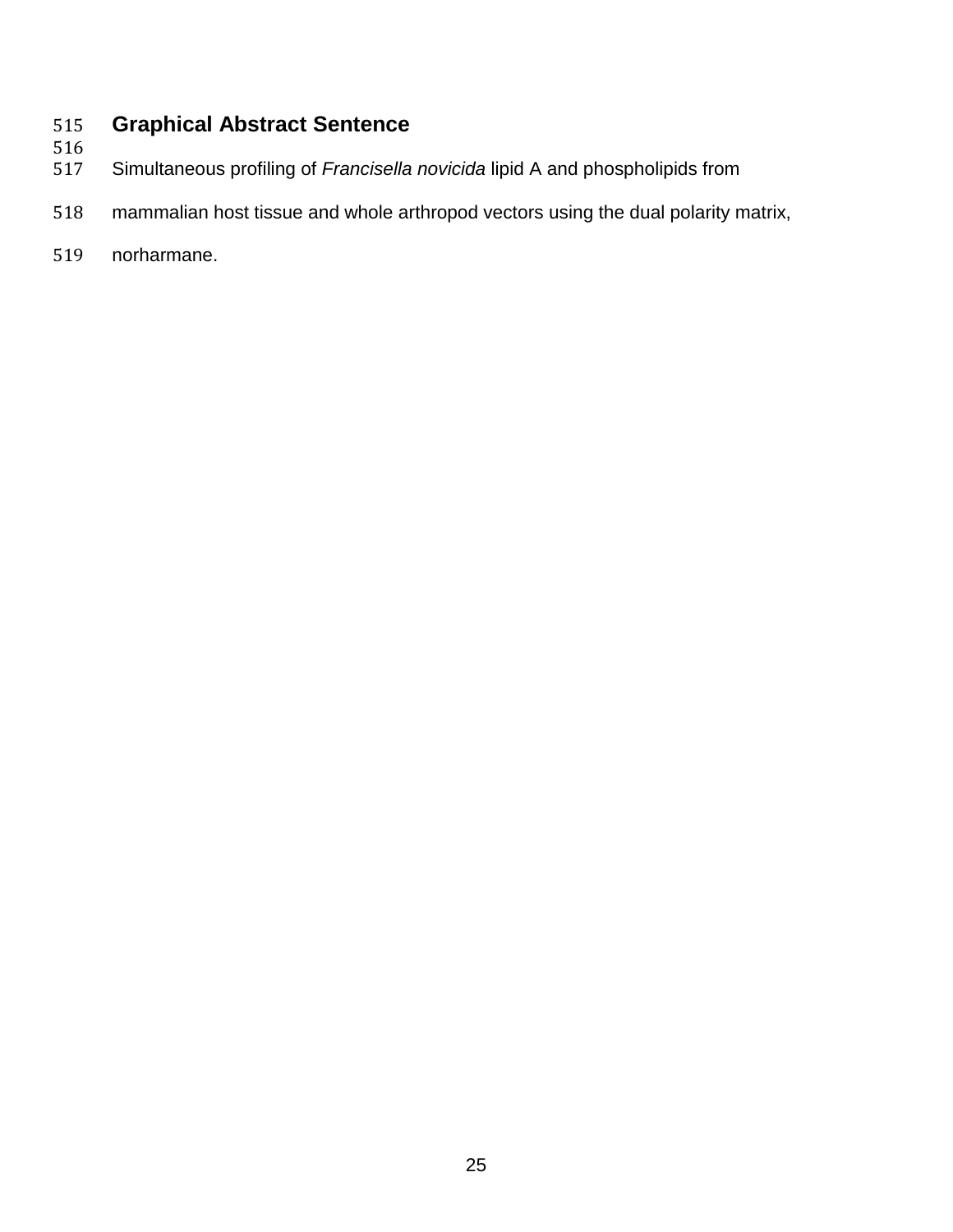## **References**

- Bligh EG, Dyer WJ. A rapid method of total lipid extraction and purification. *Canadian Journal of Biochemistry and Physiology* 1959;**37**:1–7.
- Brown T, Clipston NL, Simjee N *et al.* Matrix-assisted laser desorption/ionization of amphiphilic fullerene derivatives. *International Journal of Mass Spectrometry* 2001;**210/211**:249–63.
- Caprioli RM, Farmer TB, Gile J. Molecular imaging of biological samples: localization of peptides and proteins using MALDI-TOF MS. *Anal Chem* 1997;**69**:4751–60.
- Cerruti CD, Benabdellah F, Laprévote O *et al.* MALDI imaging and structural analysis of rat brain lipid negative ions with 9-aminoacridine matrix. *Anal Chem* 2012;**84**:2164– 71.
- Chaurand P. Imaging mass spectrometry of thin tissue sections: A decade of collective efforts. *J Proteomics* 2012;**75**:4883–92.
- Conlan JW, Chen W, Shen H *et al.* Experimental tularemia in mice challenged by aerosol or intradermally with virulent strains of Francisella tularensis: bacteriologic and histopathologic studies. *Microbial Pathogenesis* 2003;**34**:239–48.
- Cornett DS, Reyzer ML, Chaurand P *et al.* MALDI imaging mass spectrometry: molecular snapshots of biochemical systems. *Nat Methods* 2007;**4**:828–33.
- d'Hauteville H, Khan S, Maskell DJ *et al.* Two msbB genes encoding maximal acylation of lipid A are required for invasive Shigella flexneri to mediate inflammatory rupture
- and destruction of the intestinal epithelium. *The Journal of Immunology* 2002;**168**:5240–51.
- Elkins KL, Cowley S, Bosio CM. Innate and adaptive immunity to Francisella. *Annals of the New York Academy of Sciences* 2007;**1105**:284–324.
- Folch J, Lees M, Sloane Stanley GH. A simple method for the isolation and purification of total lipides from animal tissues. *J Biol Chem* 1957;**226**:497–509.
- Fuchs B, Bischoff A, Süss R *et al.* Phosphatidylcholines and -ethanolamines can be easily mistaken in phospholipid mixtures: a negative ion MALDI-TOF MS study with 9-aminoacridine as matrix and egg yolk as selected example. *Anal Bioanal Chem* 2009;**395**:2479–87.
- Fuchs B, Schiller J, Süss R *et al.* A direct and simple method of coupling matrix- assisted laser desorption and ionization time-of-flight mass spectrometry (MALDI- TOF MS) to thin-layer chromatography (TLC) for the analysis of phospholipids from egg yolk. *Anal Bioanal Chem* 2007;**389**:827–34.
- Fuchs B, Süss R, Schiller J. An update of MALDI-TOF mass spectrometry in lipid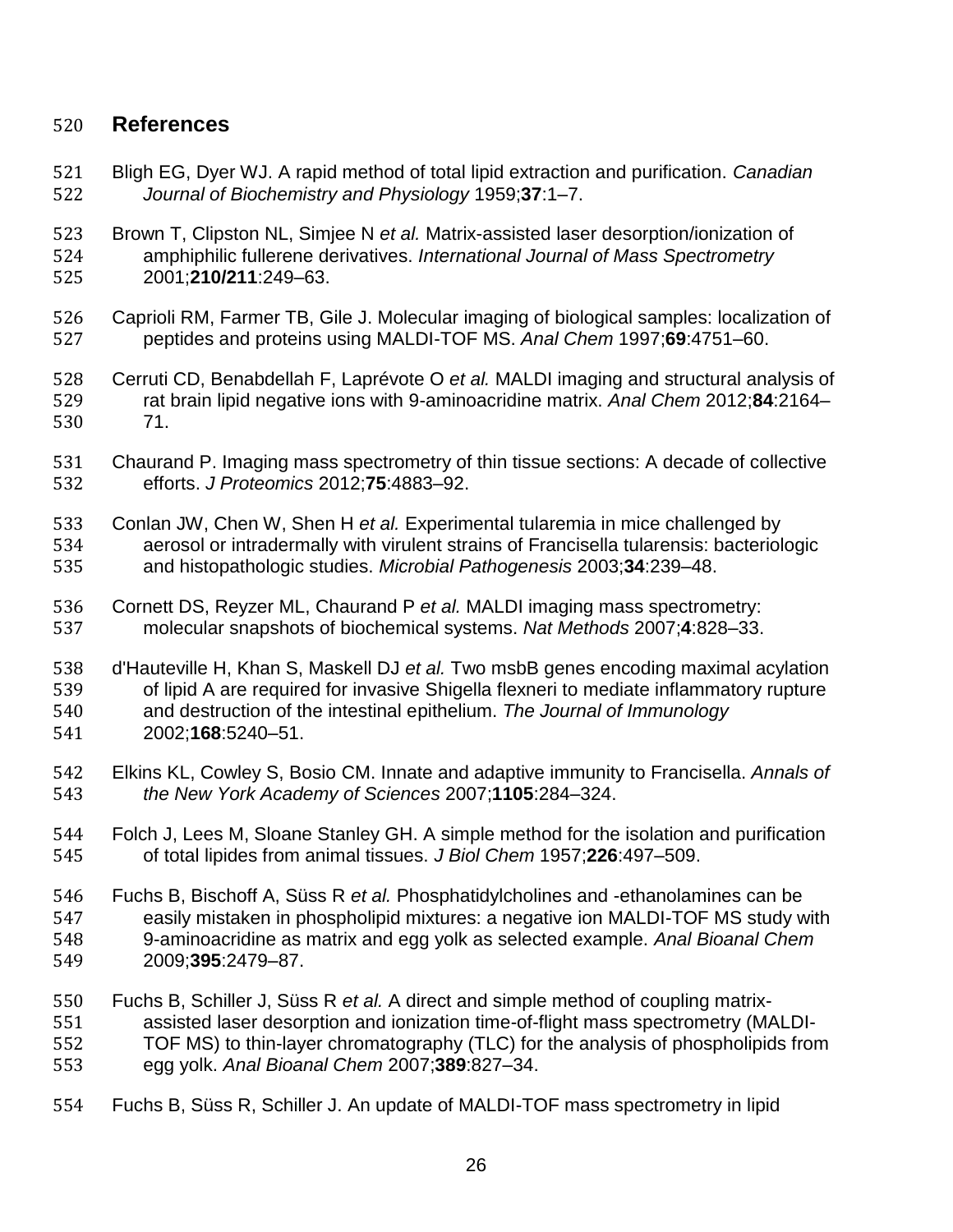- research. *Prog Lipid Res* 2010;**49**:450–75.
- Gunn JS, Ernst RK. The structure and function of Francisella lipopolysaccharide. *Annals of the New York Academy of Sciences* 2007;**1105**:202–18.
- Gunn JS. Bacterial modification of LPS and resistance to antimicrobial peptides. *J Endotoxin Res* 2001;**7**:57–62.
- Gusev AI, Proctor A, Rabinovich YI. Thin-layer chromatography combined with matrix-assisted laser desorption/ionization mass spectrometry. 1995.
- Hagar JA, Powell DA, Aachoui Y *et al.* Cytoplasmic LPS activates Caspase-11: implications in TLR4-independent endotoxic shock. *Science* 2013;**341**:1250–3.
- Hajjar AM, Ernst RK, Tsai JH *et al.* Human Toll-like receptor 4 recognizes host-specific LPS modifications. *Nat Immunol* 2002;**3**:354–9.
- Hamidi El A, Tirsoaga A, Novikov A *et al.* Microextraction of bacterial lipid A: easy and rapid method for mass spectrometric characterization. *Journal of Lipid Research* 2005;**46**:1773–8.
- Heeren RMA. Getting the picture: The coming of age of imaging MS. *International Journal of Mass Spectrometry* 2015;**377**:672–80.
- Kanistanon D, Kanistanon D, Hajjar AM *et al.* A Francisella mutant in lipid A carbohydrate modification elicits protective immunity. *PLoS Pathog* 2008;**4**:e24.
- Kwon JH, Fausone, MK, Du H *et al.* Impact of laboratory-reported urine culture colony counts on the diagnosis and treatment of urinary tract infection for hospitalized patients. *Am J Clin Pathol* 2012;**137**:778-784.
- Li Y, Powell DA, Shaffer SA *et al.* LPS remodeling is an evolved survival strategy for bacteria. *Proc Natl Acad Sci USA* 2012;**109**:8716–21.
- Li Y, Wang X, Ernst RK. A rapid one-step method for the characterization of membrane lipid remodeling in Francisella using matrix-assisted laser desorption ionization time- of-flight tandem mass spectrometry. *Rapid Commun Mass Spectrom* 2011;**25**:2641– 8.
- Luxembourg SL, Mcdonnell LA, Duursma MC *et al.* Effect of local matrix crystal variations in matrix-assisted ionization techniques for mass spectrometry. *Anal Chem* 2003;**75**:2333–41.
- Murphy RC, Hankin JA, Barkley RM. Imaging of lipid species by MALDI mass spectrometry. *Journal of Lipid Research* 2008;**50**: S317–S322.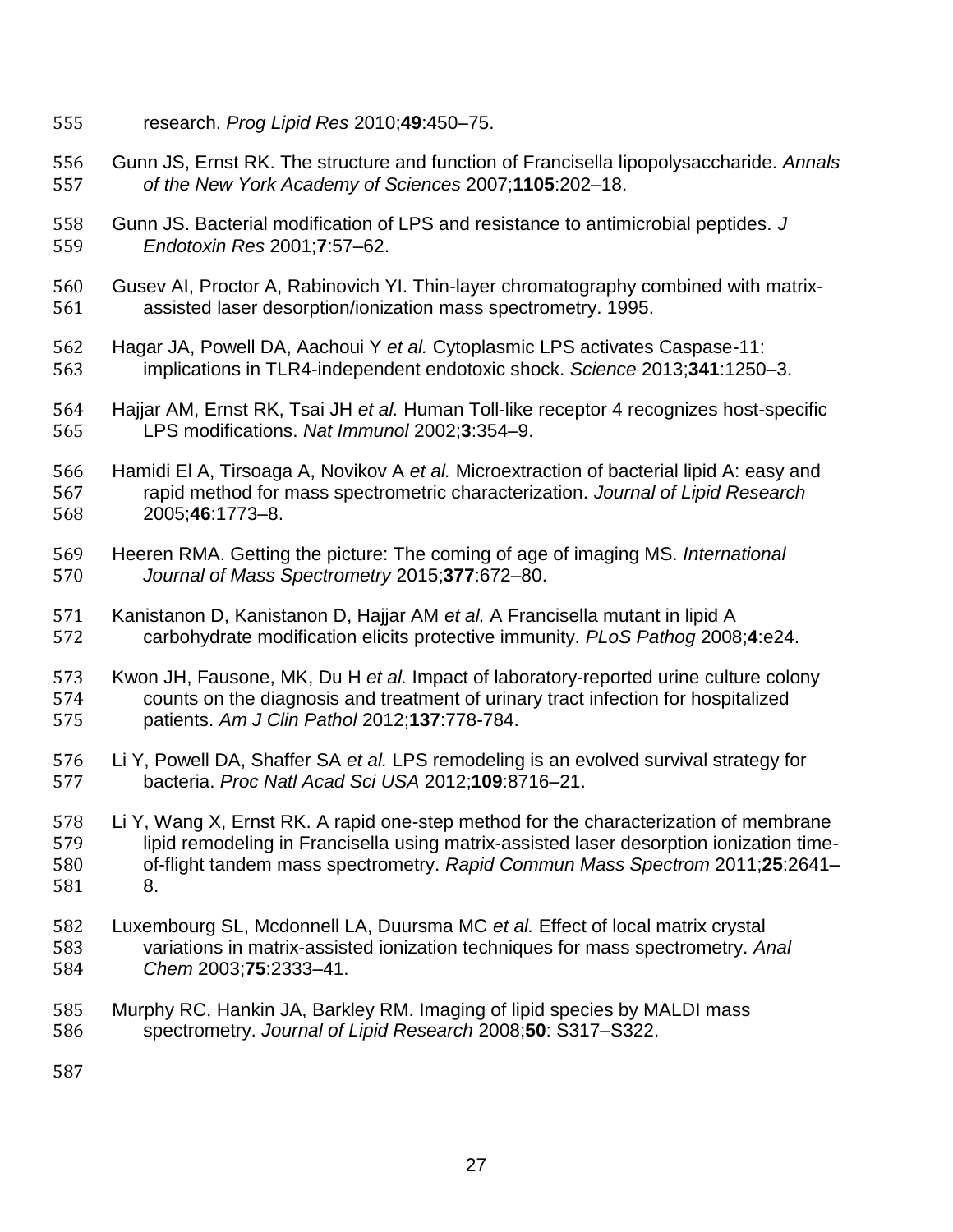- Nano FE. The Genus Francisella. *Prokaryotes* 2006;**6**:1119–32.
- Nchoutmboube JA, Grüner BM, Spector AA *et al.* Increased long chain acyl-coa synthetase activity and fatty acid import is linked to membrane synthesis for development of picornavirus replication organelles. *PLoS Pathog* 2013;**9**:e1003401.
- Needham BD, Trent MS. Fortifying the barrier: the impact of lipid A remodelling on bacterial pathogenesis. *Nature Reviews Microbiology* 2013;**11**:467–81.
- Nicola AJ, Gusev AI, Hercules DM. *Direct Quantitative Analysis From Thin-Layer Chromatography Plates Using Matrix-Assisted Laser Desorption/Ionization Mass Spectrometry*. Society for Applied Spectroscopy, 1996:1479–82.
- O'Hara JA, Ambe LA, Casella LG *et al.* Activities of vancomycin-containing regimens against colistin-resistant Acinetobacter baumannii clinical strains. *Antimicrobial Agents and Chemotherapy* 2013;**57**:2103–8.
- Ojeda SS, Doyle MR, Wang ZJ *et al.* Rapid dissemination of Francisella tularensis and the effect of route of infection. *BMC Microbiol* 2008;**8**:215.
- Pelletier MR, Casella LG, Jones JW *et al.* Unique structural modifications are present in the lipopolysaccharide from colistin-resistant strains of Acinetobacter baumannii. *Antimicrobial Agents and Chemotherapy* 2013;**57**:4831–40.
- Quehenberger O, Armando AM, Brown AH *et al.* Lipidomics reveals a remarkable diversity of lipids in human plasma. *Journal of Lipid Research* 2010;**51**:3299–305.
- Rasmussen JW, Tam JW, Okan NA *et al.* Phenotypic, morphological, and functional heterogeneity of splenic immature myeloid cells in the host response to Tularemia. *Infection and Immunity* 2012;**80**:2371–81.
- Ratledge C, Wilkinson SG. An overview of microbial lipids. *Microbial lipids* 1988;**1**:3–22.
- Schmeltz I, Hoffmann D. Nitrogen-containing compounds in tobacco and tobacco smoke. *Chem Rev* 1977;**77**:295–311.
- Schmiemann G, Kniehl E, Gebhardt K *et al*. The diagnosis of urinary tract infection. *Dtech Arztebl Int* 2010;**107**:361-367.
- Schwamborn K, Caprioli RM. Molecular imaging by mass spectrometry looking beyond classical histology. *Nature Publishing Group* 2010;**10**:639–46.
- Scott AJ, Jones JW, Orschell CM *et al.* Mass spectrometry imaging enriches biomarker discovery approaches with candidate mapping. *Health Phys* 2014;**106**:120–8.
- Shaffer SA, Harvey MD, Goodlett DR *et al.* Structural heterogeneity and
- environmentally regulated remodeling of Francisella tularensis subspecies novicida
- lipid A characterized by tandem mass spectrometry. *J Am Soc Mass Spectrom*